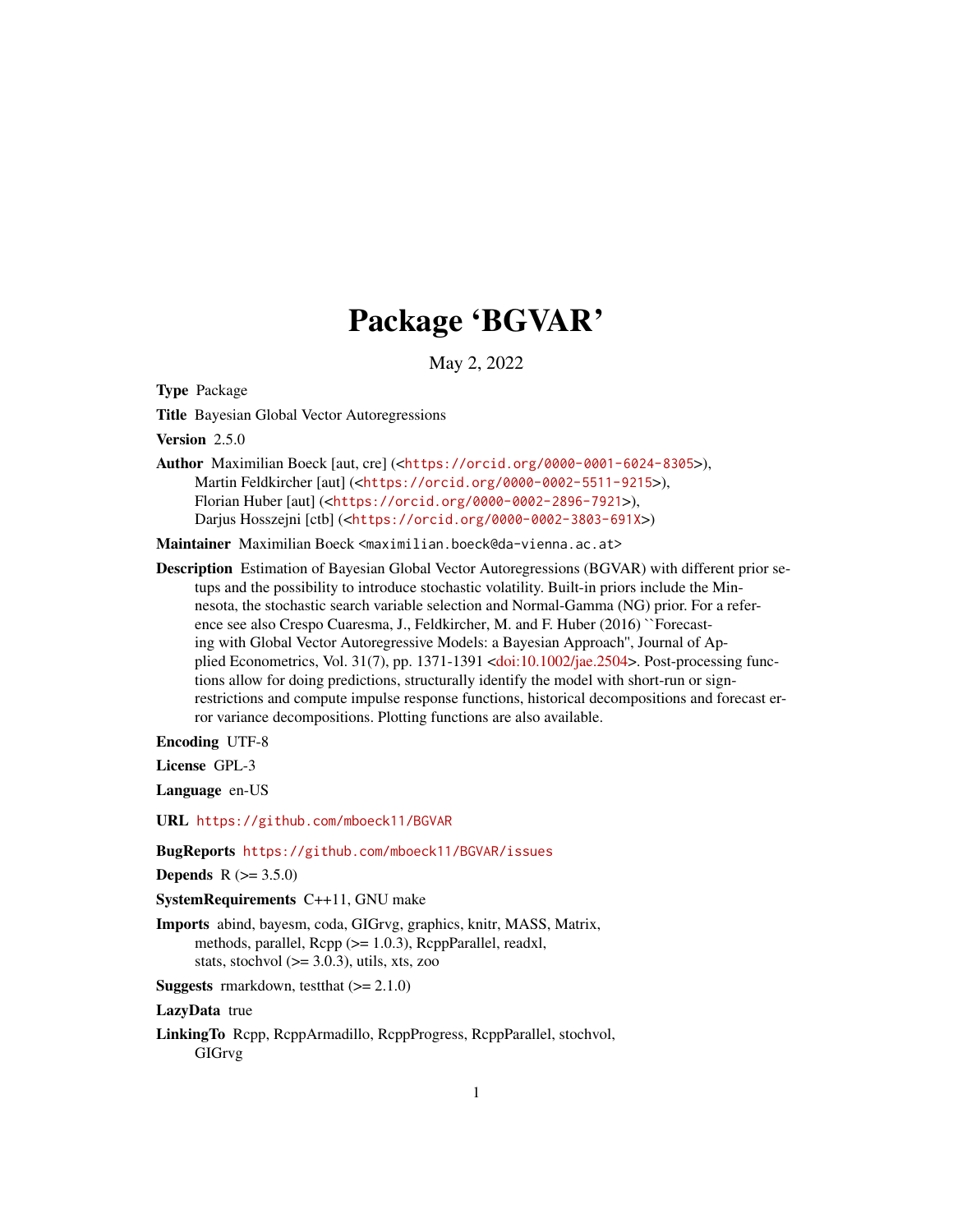RoxygenNote 7.1.2 VignetteBuilder knitr **NeedsCompilation** yes **Repository CRAN** Date/Publication 2022-05-02 09:40:02 UTC

# R topics documented:

|                                                                                                                   | 3              |
|-------------------------------------------------------------------------------------------------------------------|----------------|
|                                                                                                                   | 3              |
|                                                                                                                   | $\overline{4}$ |
| bgvar                                                                                                             | 6              |
|                                                                                                                   | 13             |
|                                                                                                                   | 14             |
|                                                                                                                   | 15             |
|                                                                                                                   | 16             |
| $\text{excel_to_list} \ldots \ldots \ldots \ldots \ldots \ldots \ldots \ldots \ldots \ldots \ldots \ldots \ldots$ | 17             |
|                                                                                                                   | 18             |
|                                                                                                                   | 19             |
| 20                                                                                                                |                |
|                                                                                                                   | 20             |
| 22<br>hd                                                                                                          |                |
|                                                                                                                   | 23             |
|                                                                                                                   | 25             |
|                                                                                                                   | 26             |
|                                                                                                                   | 27             |
| 28                                                                                                                |                |
| 28                                                                                                                |                |
| 30                                                                                                                |                |
| 31<br>plot                                                                                                        |                |
| 33                                                                                                                |                |
|                                                                                                                   | 35             |
|                                                                                                                   | 36             |
|                                                                                                                   | 37             |
| 38                                                                                                                |                |
|                                                                                                                   | 39             |
| 39                                                                                                                |                |

# **Index**

 $\overline{2}$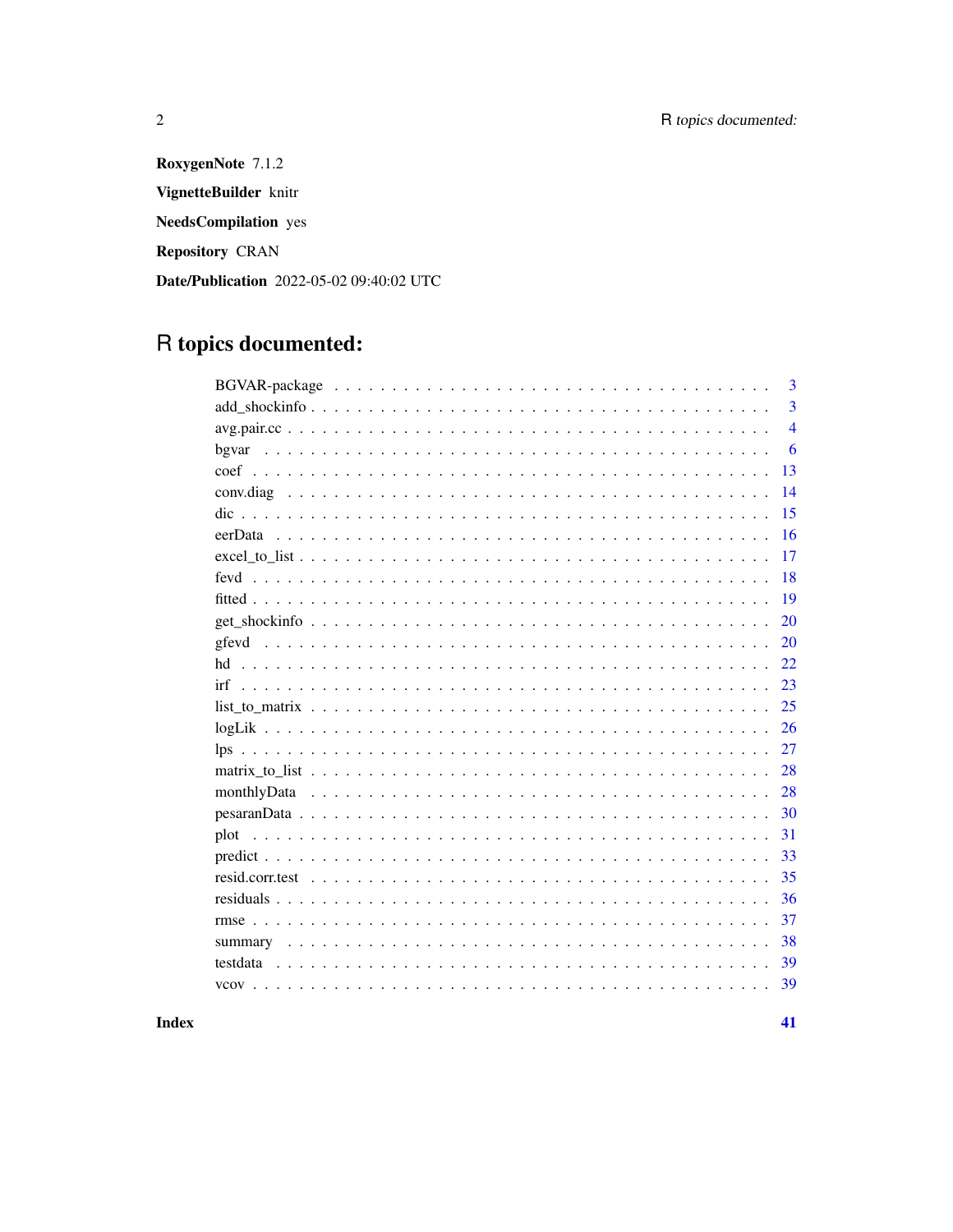# <span id="page-2-0"></span>Description

The Bayesian Global Vector Autoregression (BGVAR) package allows to estimate Global Vector Autoregressions and consists of various tools for predicting and doing structural analysis.

#### Details

It provides a fully Bayesian implementation of Global Vector Autoregressions. It utilizes Markov chain Monte Carlo (MCMC) samplers to conduct inference by obtaining draws from the posterior distribution of parameters. One of the main advantages is the implementation of different shrinkage prior setups for estimating the model. The packages consists thus of various post-processing functions to carry out predictions or structural analysis. It is possible to perform structural identification via short-run or sign/zero restrictions. The available structural tools comprise impulse response functions, historical decompositions and forecast error variance decompositions. For all the aforementioned tools plotting functions are implemented. Furthermore, various functions of the package are intended to inspect the convergence properties of the MCMC chain and to do model evaluation. The main focus of this paper is to show the functionality of BGVAR. In addition, it provides a brief mathematical description of the model, an overview of the implemented sampling scheme, and several illustrative examples using global macroeconomic data.

#### See Also

[bgvar](#page-5-1) for estimating a Bayesian GVAR. [predict](#page-32-1) for doing predictions with a Bayesian GVAR. [irf](#page-22-1) for doing impulse response analysis with a Bayesian GVAR.

<span id="page-2-1"></span>add\_shockinfo *Adding shocks to 'shockinfo' argument*

#### **Description**

Adds automatically rows to 'shockinfo' data.frame for appropriate use in irf.

#### Usage

```
add_shockinfo(shockinfo=NULL, shock=NULL, restriction=NULL, sign=NULL, horizon=NULL,
prob=NULL, scale=NULL, global=NULL, horizon.fillup=TRUE)
```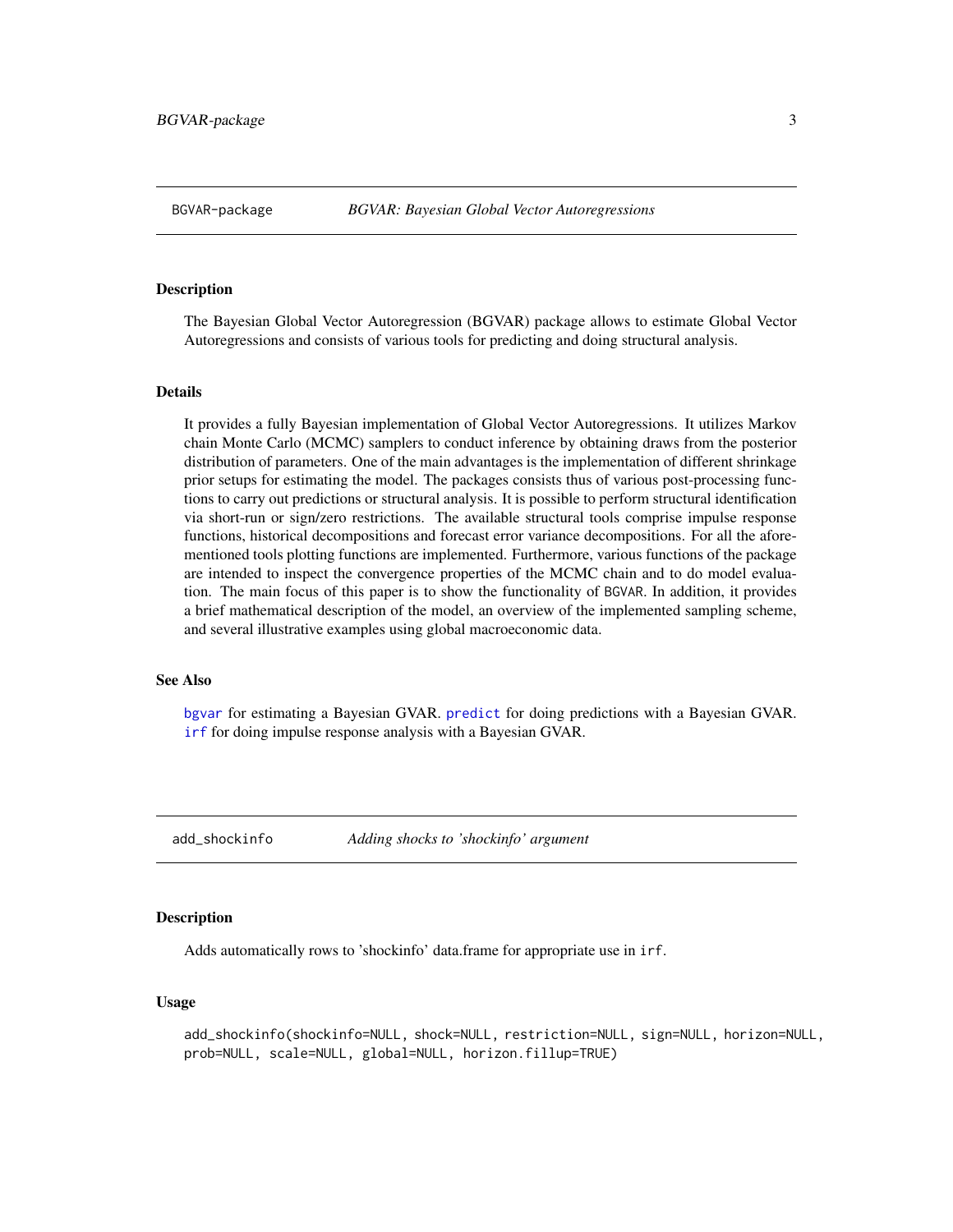# <span id="page-3-0"></span>Arguments

| shockinfo   | Dataframe to append shocks. If shockinfo=NULL appropriate dataframe for<br>sign-restrictions will be created.                         |
|-------------|---------------------------------------------------------------------------------------------------------------------------------------|
| shock       | String element. Variable of interest for structural shock. Only possible to add<br>restrictions to one structural shock at a time.    |
| restriction | Character vector with variables that are supposed to be sign restricted.                                                              |
| sign        | Character vector with signs.                                                                                                          |
| horizon     | Numeric vector with horizons to which restriction should hold. Set horizon. fillup<br>to FALSE to just restrict one specific horizon. |
| prob        | Number between zero and one determining the probability with which restric-<br>tion is supposed to hold.                              |
| scale       | Scaling parameter.                                                                                                                    |
| global      | If set to TRUE, shock is defined as global shock.                                                                                     |
|             | horizon. fillup Default set to TRUE, horizon specified up to given horizon. Otherwise just one<br>specific horizon is restricted.     |

# Details

This is only possible for sign restriction, hence if ident="sign" in get\_shockinfo().

# See Also

[irf](#page-22-1)

<span id="page-3-1"></span>avg.pair.cc *Average Pairwise Cross-Sectional Correlations*

# Description

Computes average pairwise cross-sectional correlations of the data and the country models' residuals.

# Usage

```
avg.pair.cc(object, digits=3)
```
# Arguments

| object | Either an object of class bgvar or residuals of class bgvar. res.    |
|--------|----------------------------------------------------------------------|
| digits | Number of digits that should be used to print output to the console. |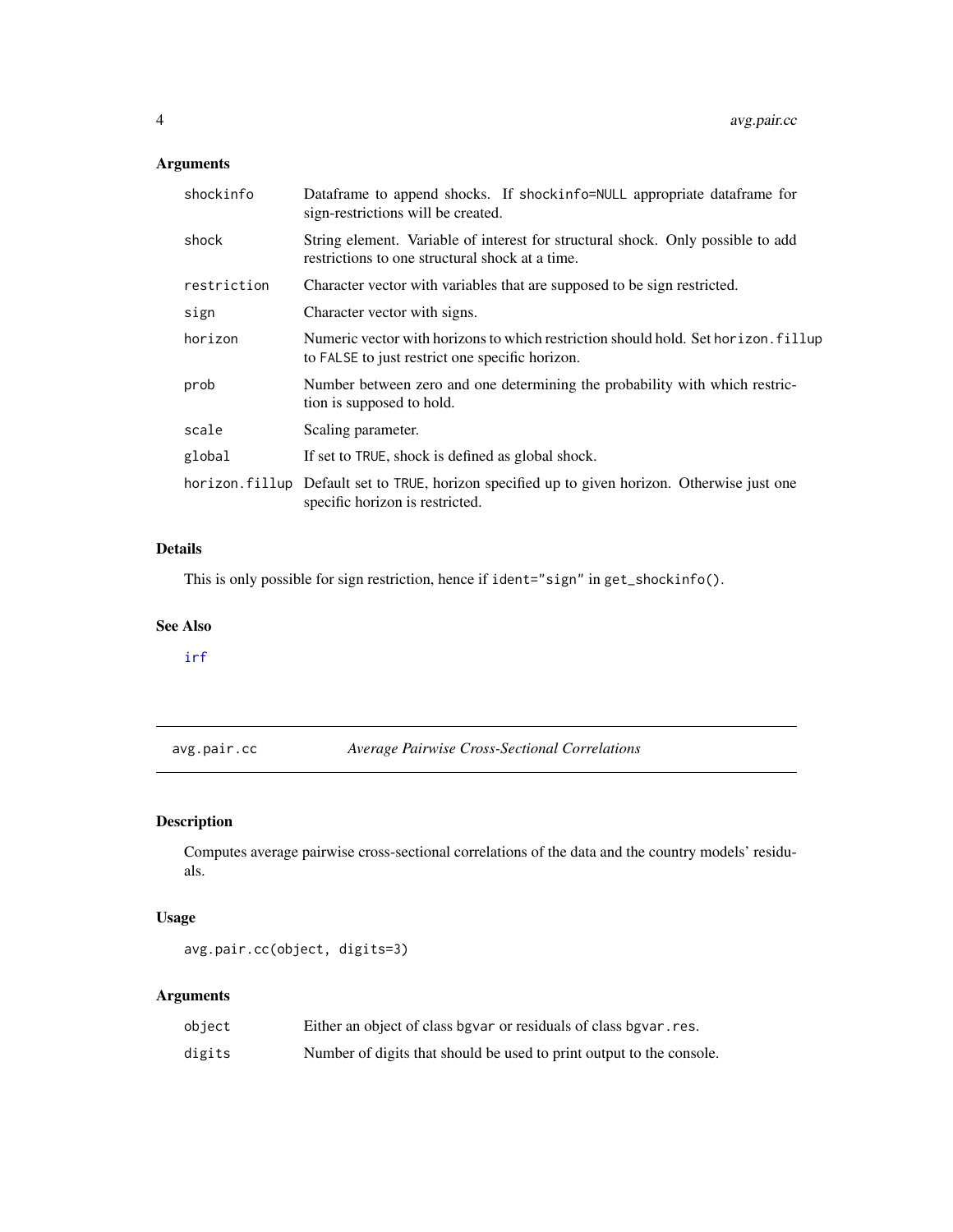# <span id="page-4-0"></span>avg.pair.cc 5

# Details

If used for analyzing the country models' residuals, avg.pair.cc computes for each country and a given variable, the average cross-sectional correlation (either for the data or for the residuals). In theory, including foreign variables should soak up cross-sectional residual dependence and correlation of the residuals should be small. Otherwise dynamic analysis, especially using GIRFs, might lead to invalid results. See Dees et al. (2007) for more details.

# Value

Returns a list with the following elements

| data.cor   | is a matrix containing in the rows the cross-sections and in the columns the<br>cross-sectional pairwise correlations of the data per variable.                                                                                                                    |
|------------|--------------------------------------------------------------------------------------------------------------------------------------------------------------------------------------------------------------------------------------------------------------------|
| resid.cor  | is a matrix containing in the rows the cross-sections and in the columns the<br>cross-sectional pairwise correlations of the country models' residuals per vari-<br>able.                                                                                          |
| resid.corG | is a matrix containing in the rows the cross-sections and in the columns the<br>cross-sectional pairwise correlations of the global models' residuals per vari-<br>able. Only available when avg.pair.cc has been applied to a bgvar.res object<br>from residuals. |
| data.res   | is a summary object showing the number and percentage of correlations $< 0.1$ ,<br>between $0.1$ -0.2, 0.2-0.5 and <0.5 per variable of the data.                                                                                                                  |
| res.res    | is a summary object showing the number and percentage of correlations $< 0.1$ ,<br>between $0.1$ -0.2, 0.2-0.5 and <0.5 per variable of the country models' residuals.<br>This is also what is used by print. bgvar.                                               |
| res.resG   | is a summary object showing the number and percentage of correlations $< 0.1$ ,<br>between 0.1-0.2, 0.2-0.5 and <0.5 per variable of the global models' residuals.<br>Only available when avg.pair.cc has been applied to a bgvar. res object<br>from residuals.   |

# Author(s)

Martin Feldkircher

# References

Dees, S., Di Mauro F., Pesaran, M. H. and Smith, L. V. (2007) *Exploring the international linkages of the euro area: A global VAR analysis.* Journal of Applied Econometrics, Vol. 22, pp. 1-38.

# See Also

[bgvar](#page-5-1) for estimation of a bgvar object. [residuals](#page-35-1) for calculating the residuals from a bgvar object and creating a bgvar.res object.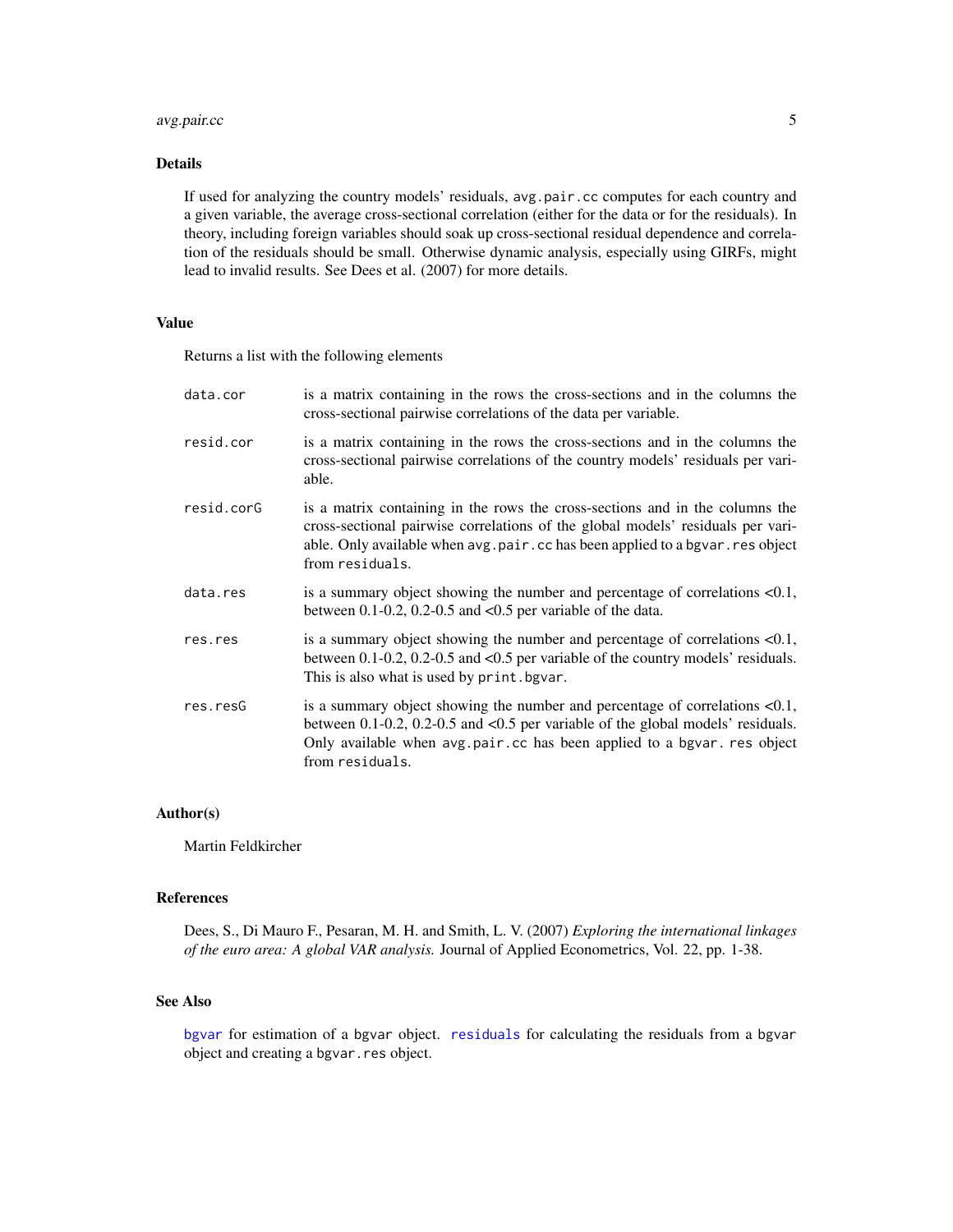6 bgvar betydelig i 1999 betydelig i 1999 betydelig i 1999 betydelig i 1999 betydelig i 1999 betydelig i 1999 betyd

# Examples

```
library(BGVAR)
data(testdata)
model.mn <- bgvar(Data=testdata,W=W.test,plag=1,SV=TRUE,
                  draws=100,burnin=100,prior="MN")
avg.pair.cc(model.mn)
res <- residuals(model.mn)
avg.pair.cc(res)
```
<span id="page-5-1"></span>bgvar *Estimation of Bayesian GVAR*

# Description

Estimates a Bayesian GVAR with either the Stochastic Search Variable Selection (SSVS), the Minnesota prior (MN), the Normal-Gamma (NG), or the Horseshoe (HS) prior. All specifications can be estimated with stochastic volatility.

#### Usage

bgvar(Data, W, plag=1, draws=5000, burnin=5000, prior="NG", SV=TRUE, hold.out=0, thin=1, hyperpara=NULL, eigen=TRUE, Ex=NULL, trend=FALSE, expert=NULL, verbose=TRUE)

# Arguments

| Data   | Either a                                                                                                                                                                                                                                                                                                                                                                                                               |
|--------|------------------------------------------------------------------------------------------------------------------------------------------------------------------------------------------------------------------------------------------------------------------------------------------------------------------------------------------------------------------------------------------------------------------------|
|        | • list object of length N that contains the data. Each element of the list<br>refers to a country/entity. The number of columns (i.e., variables) in each<br>country model can be different. The T rows (i.e., number of time observa-<br>tions), however, need to be the same for each country. Country and variable<br>names are not allowed to contain a dot. (i.e., a dot) since this is our naming<br>convention. |
|        | • matrix object of dimension T times K, with K denoting the sum of all<br>endogenous variables of the system. The column names should consist of<br>two parts, separated by a . (i.e., a dot). The first part should denote the<br>country / entity name and the second part the name of the variable. Country<br>and variable names are not allowed to contain a . (i.e., a dot).                                     |
| W      | An N times N weight matrix with 0 elements on the diagonal and row sums that<br>sum up to unity or a list of weight matrices.                                                                                                                                                                                                                                                                                          |
| plag   | Number of lags used. Either a single value for domestic and weakly exogenous,<br>or a vector of length two. Default set to plag=1.                                                                                                                                                                                                                                                                                     |
| draws  | Number of retained draws. Default set to draws=5000.                                                                                                                                                                                                                                                                                                                                                                   |
| burnin | Number of burn-ins. Default set to burnin=5000.                                                                                                                                                                                                                                                                                                                                                                        |

<span id="page-5-0"></span>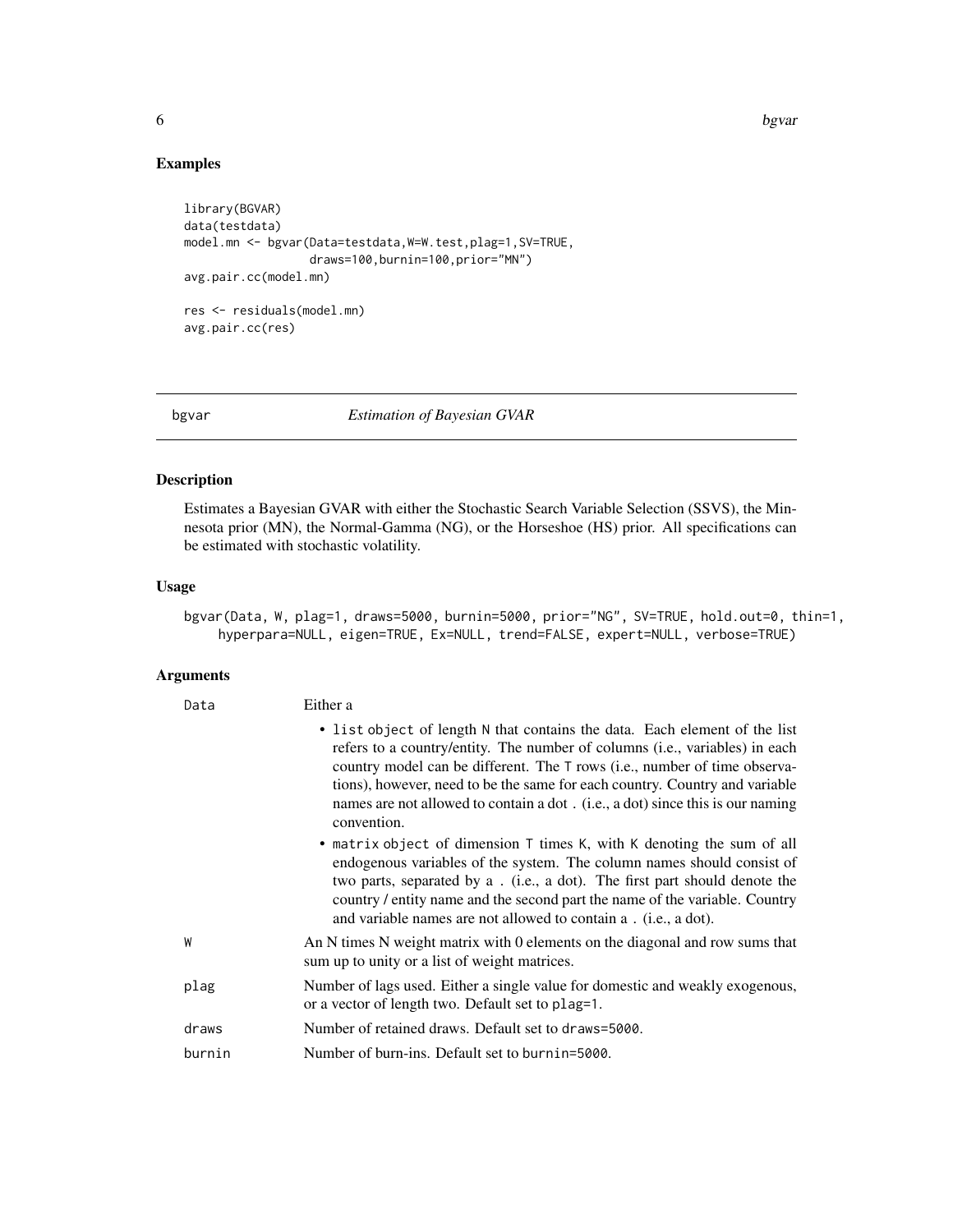#### bgvar 700 km stoff at the state of the state of the state of the state of the state of the state of the state o

| prior     | Either SSVS for the Stochastic Search Variable Selection prior, MN for the Min-<br>nesota prior, NG for the Normal-Gamma prior or HS for the Horseshoe prior. See<br>Details below.                                                                                                                                                                                                                                           |
|-----------|-------------------------------------------------------------------------------------------------------------------------------------------------------------------------------------------------------------------------------------------------------------------------------------------------------------------------------------------------------------------------------------------------------------------------------|
| SV        | If set to TRUE, models are fitted with stochastic volatility using the stochvol<br>package. Due to storage issues, not the whole history of the T variance co-<br>variance matrices are kept, only the median. Consequently, the BGVAR package<br>shows only one set of impulse responses (with variance covariance matrix based<br>on mean sample point volatilities) instead of T sets. Specify SV=FALSE to turn<br>SV off. |
| hold.out  | Defines the hold-out sample. Default without hold-out sample, thus set to zero.                                                                                                                                                                                                                                                                                                                                               |
| thin      | Is a thinning interval of the MCMC chain. As a rule of thumb, workspaces get<br>large if draws/thin>500. Default set to thin=1.                                                                                                                                                                                                                                                                                               |
| hyperpara | Is a list object that defines the hyperparameters when the prior is set to either MN,<br>SSVS, NG, or HS.                                                                                                                                                                                                                                                                                                                     |
|           | • a_1 is the prior hyperparameter for the inverted gamma prior (shape) (set<br>$a_1 = b_1$ to a small value for the standard uninformative prior). Default is<br>set to a_1=0.01.                                                                                                                                                                                                                                             |
|           | • b_1 is the prior hyperparameter for the inverted gamma prior (rate). Default<br>is set to $b_1 = 0.01$ .                                                                                                                                                                                                                                                                                                                    |
|           | • prmean Prior mean on the first lag of the autoregressive coefficients, stan-<br>dard value is prmean=1 for non-stationary data. Prior mean for the remain-<br>ing autoregressive coefficients automatically set to 0.                                                                                                                                                                                                       |
|           | • bmu If SV=TRUE, this is the prior hyperparameter for the mean of the the<br>mean of the log-volatilities. Default is bmu=0.                                                                                                                                                                                                                                                                                                 |
|           | • Bmu If SV=TRUE, this is the prior hyperparameter for the variance of the<br>mean of the log-volatilities. Default is Bmu=100.                                                                                                                                                                                                                                                                                               |
|           | • a0 If SV=TRUE, this is the hyperparameter of the shape1 parameter for the<br>Beta prior on the persistence parameter of the log-volatilities. Default is<br>$a0 = 25.$                                                                                                                                                                                                                                                      |
|           | • b0 If SV=TRUE, this is the hyperparameter of the shape2 parameter for the<br>Beta prior on the persistence parameter of the log-volatilities. Default is<br>$b0=1.5$ .                                                                                                                                                                                                                                                      |
|           | • Bsigma If SV=TRUE, this is the hyperparameter for the Gamma prior on the<br>variance of the log-volatilities. Default is set to Bsigma=1.<br>$\bullet$ "MN"                                                                                                                                                                                                                                                                 |
|           | - shrink1 Starting value of shrink1. Default set to 0.1.<br>- shrink2 Starting value of shrink2. Default set to 0.2.<br>- shrink3 Hyperparameter of shrink3. Default set to 100.                                                                                                                                                                                                                                              |
|           | - shrink4 Starting value of shrink4. Default set to 0.1.<br>• "SSVS"                                                                                                                                                                                                                                                                                                                                                          |
|           | - tau0 is the prior variance associated with the normal prior on the re-<br>gression coefficients if a variable is NOT included (spike, tau0 should<br>be close to zero).                                                                                                                                                                                                                                                     |
|           | - tau1 is the prior variance associated with the normal prior on the re-<br>gression coefficients if a variable is included (slab, tau1 should be<br>large).                                                                                                                                                                                                                                                                  |
|           |                                                                                                                                                                                                                                                                                                                                                                                                                               |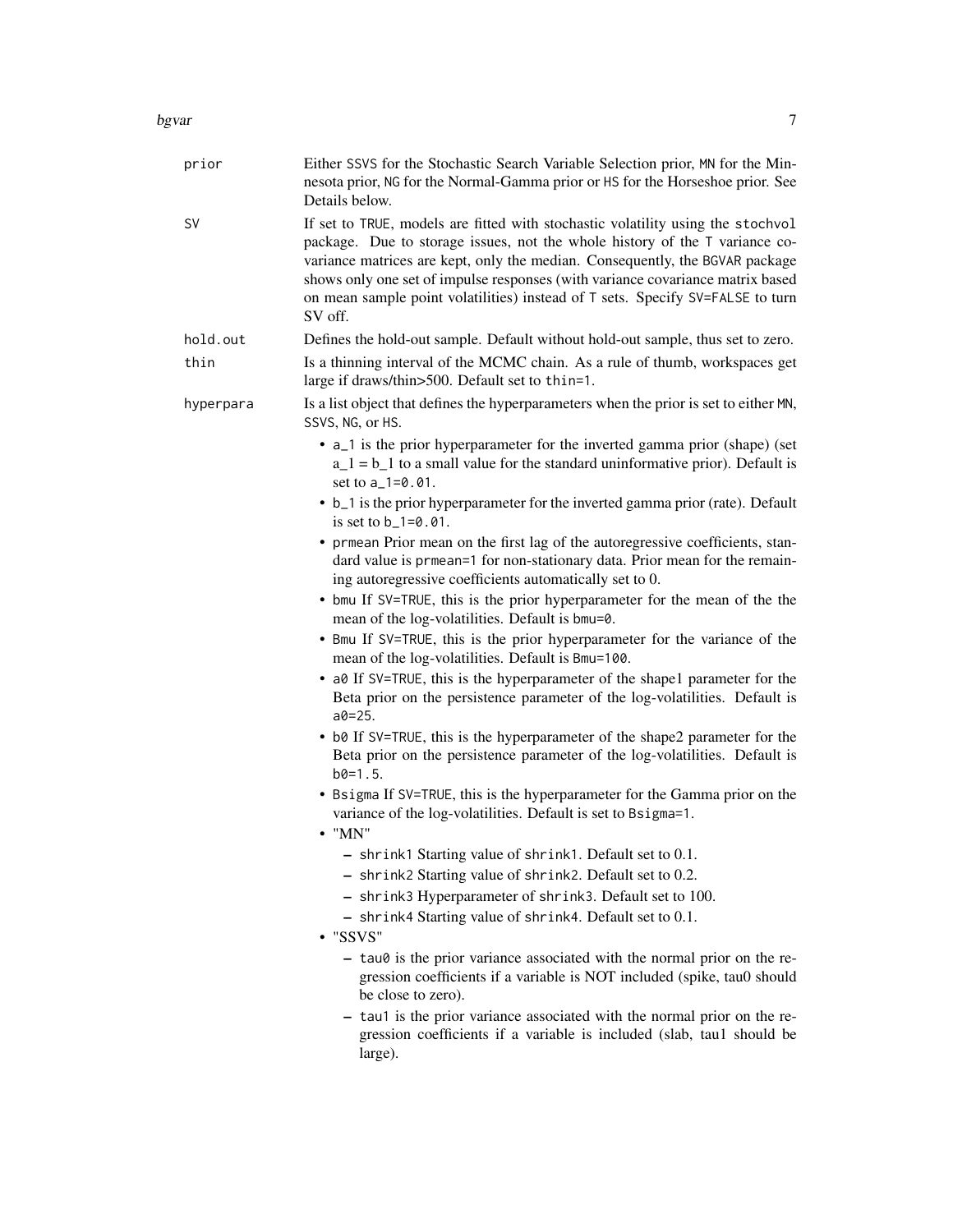| $-$ kappa $\theta$ is the prior variance associated with the normal prior on the |
|----------------------------------------------------------------------------------|
| covariances if a covariance equals zero (spike, kappa0 should be close           |
| to zero).                                                                        |

- kappa1 is the prior variance associated with the normal prior on the covariances if a covariance is unequal to zero (slab, kappa1 should be large).
- p\_i is the prior inclusion probability for each regression coefficient whether it is included in the model (default set to  $p_i = 5$ ).
- q\_ij is the prior inclusion probability for each covariance whether it is included in the model (default set to q\_ij=0.5).
- "NG":
	- e\_lambda Prior hyperparameter for the Gamma prior on the lag-specific shrinkage components, standard value is e\_lambda=1.5.
	- d\_lambda Prior hyperparameter for the Gamma prior on the lag-specific shrinkage components, standard value is d\_lambda=1.
	- tau\_theta Parameter of the Normal-Gamma prior that governs the heaviness of the tails of the prior distribution. A value of tau\_theta=1 would lead to the Bayesian LASSO. Default value differs per entity and set to tau\_theta=1/log(M), where M is the number of endogenous variables per entity.
	- sample\_tau If set to TRUE tau\_theta is sampled.
- "HS": No additional hyperparameter needs to be elicited for the horseshoe prior.
- eigen Set to TRUE if you want to compute the largest eigenvalue of the companion matrix for each posterior draw. If the modulus of the eigenvalue is significantly larger than unity, the model is unstable. Unstable draws exceeding an eigenvalue of one are then excluded. If eigen is set to a numeric value, then this corresponds to the maximum eigenvalue. The default is set to 1.05 (which excludes all posterior draws for which the eigenvalue of the companion matrix was larger than 1.05 in modulus).
- 

Ex For including truly exogenous variables to the model. Either a

- list object of maximum length N that contains the data. Each element of the list refers to a country/entity and has to match the country/entity names in Data. If no truly exogenous variables are added to the respective country/entity model, omit the entry. The T rows (i.e., number of time observations), however, need to be the same for each country. Country and variable names are not allowed to contain a dot . (i.e., a dot) since this is our naming convention.
- matrix object of dimension T times number of truly exogenous variables. The column names should consist of two parts, separated by a . (i.e., a dot). The first part should denote the country / entity name and the second part the name of the variable. Country and variable names are not allowed to contain a . (i.e., a dot).
- trend If set to TRUE a deterministic trend is added to the country models.
- expert Expert settings, must be provided as list. Default is set to NULL.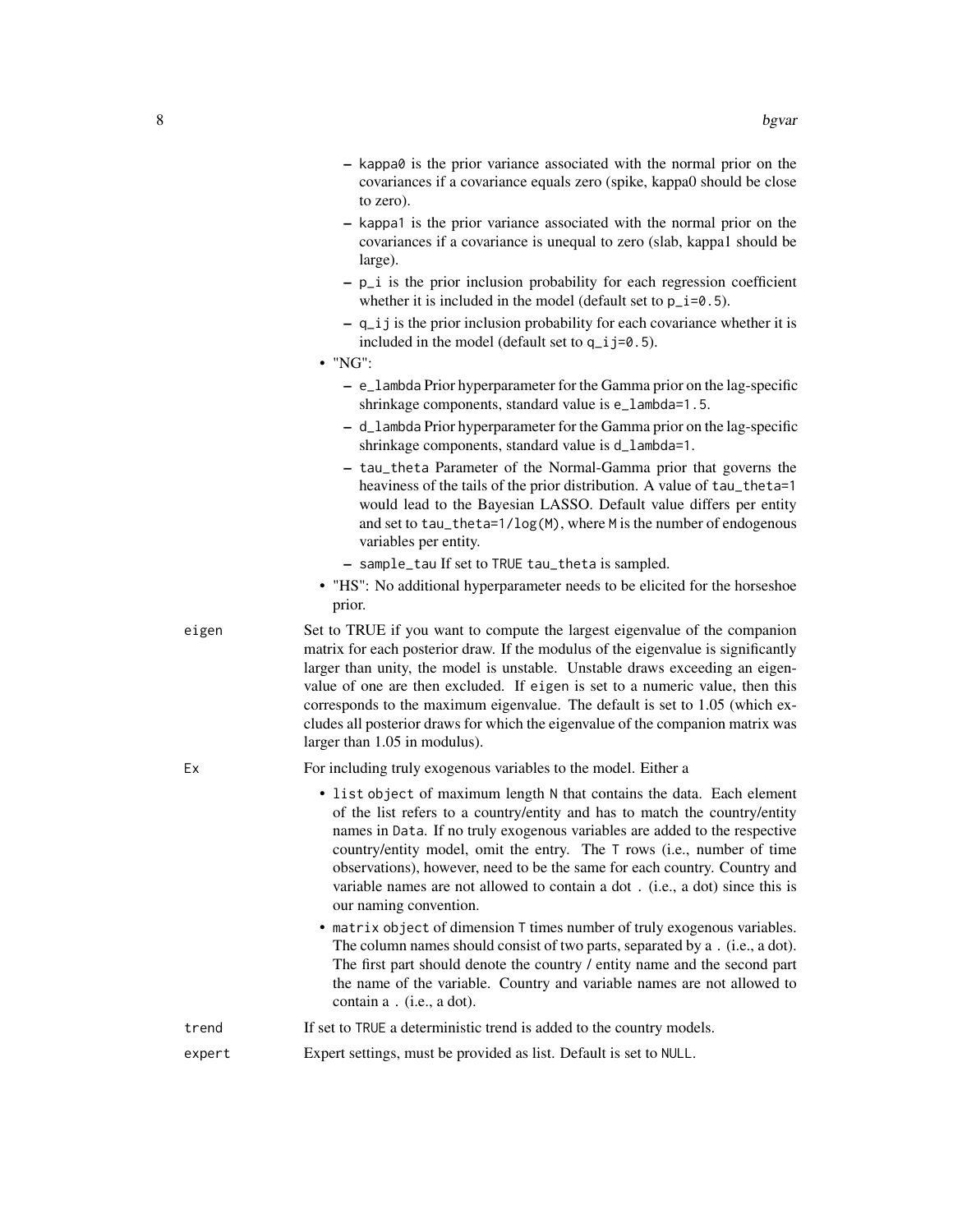- variable.list In case W is a list of weight matrices, specify here which set of variables should be weighted by which weighting matrix. Default is NULL.
- OE.weights Default value is set to NULL. Can be used to provide information of how to handle additional country models (other entities). Additional country models can be used to endogenously determine variables that are (weakly) exogenous for the majority of the other country models. As examples, one could think of an additional oil price model (see also Mohaddes and Raissi 2019) or a model for the joint euro area monetary policy (see also Georgiadis 2015; Feldkircher, Gruber and Huber (2020)). The data for these additional country models has to be contained in Data. The number of additional country models is unlimited. Each list entry of OE.weights has to be named similar to the name of the additional country model contained in Data. Each slot of OE.weight has to contain the following information:
	- weights Vector of weights with names relating to the countries for which data should be aggregated. Can also relate to a subset of countries contained in the data.
	- variables Vector of variables names that should be included in the additional country model. Variables that are not contained in the data slot of the extra country model are assumed to be weakly exogenous for the additional country model (aggregated with weight).
	- exo Vector of variable names that should be fed into the other countries as (weakly) exogenous variables.
- Wex.restr Character vector containing variables that should be excluded from being used as weakly exogenous from all unit models. An example that has often been used in the literature is to place these restrictions on nominal exchange rates. Default is NULL in which case all weakly exogenous variables are treated symmetrically.
- save.country.store If set to TRUE then function also returns the container of all draws of the individual country models. Significantly raises object size of output and default is thus set to FALSE.
- save.shrink.storeIf set to TRUE the function also inspects posterior output of shrinkage coefficients. Default set to FALSE.
- save.vola.storeIf set to TRUE the function also inspects posterior output of coefficients associated with the volatility process. Default set to FALSE.
- use\_R Boolean whether estimation should fall back on R version, otherwise Rcpp version is used (default).
- applyfun In case use\_R=TRUE, this allows for user-specific apply function, which has to have the same interface than lapply. If cores=NULL then lapply is used, if set to a numeric either parallel::parLapply() is used on Windows platforms and parallel::mclapply() on non-Windows platforms.
- cores Numeric specifying the number of cores which should be used, also all and half is possible. By default only one core is used.

verbose If set to FALSE it suppresses printing messages to the console.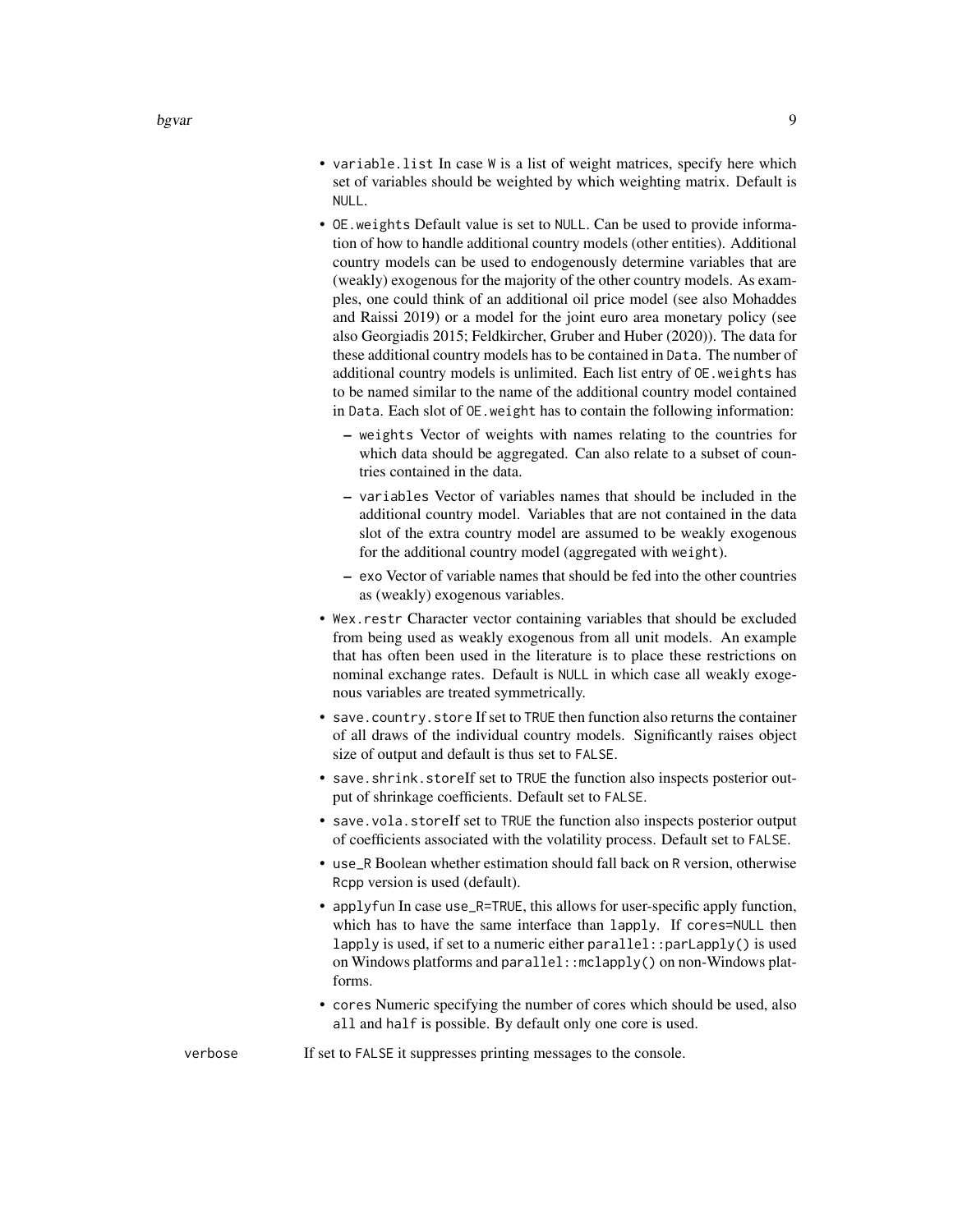#### Details

We provide three priors, the Minnesota labeled MN, the Stochastic Search Variable Selection prior labeled SSVS and the Normal-Gamma prior labeled NG. The first one has been implemented for global VARs in Feldkircher and Huber (2016) and the second one in Crespo Cuaresma et al. (2016), while the last one has been introduced to VAR modeling in Huber and Feldkircher (2019). Please consult these references for more details on the specification. In the following we will briefly explain the difference between the three priors. The Minnesota prior pushes the variables in the country-specific VAR towards their unconditional stationary mean, or toward a situation where there is at least one unit root present. The SSVS prior is a form of a 'spike' and 'slab' prior. Variable selection is based on the probability of assigning the corresponding regression coefficient to the 'slab' component. If a regression coefficient is non informative, the 'spike' component pushes the associated posterior estimate more strongly towards zero. Otherwise, the slab component resembles a non-informative prior that has little impact on the posterior. Following George et. al. (2008) we set the prior variances for the normal distribution in a semi-automatic fashion. This implies scaling the mixture normal with the OLS standard errors of the coefficients for the full model. The NG prior is a form of global-local shrinkage prior. Hence, the local component shrinks each coefficient towards zero if there is no information for the associated dependent variable. Otherwise, the prior exerts a fat-tail structure such that deviations from zero are possible. The global component is present for each lag, thus capturing the idea that higher lags should be shrunk more aggressively towards zero.

# Value

Returns a list of class bgvar with the following elements:

- args is a list object that contains the arguments submitted to function bgvar.
- xglobal is a matrix object of dimension T times N (T # of observations, K # of variables in the system).
- gW is the global weight matrix. It is a list, with N entries, each of which contains the weight matrix of each country.
- country.res is a matrix that contains the posterior mean of the country models' residuals. The residuals have been obtained as a running mean and thus always relate to the full set of posterior draws. This implies that in case you have opted for trimming the draws the residuals do not correspond to the posterior draws of the "trimmed" coefficients. This is a storage problem, rather than a statistical problem. Experiments, however, show that residual properties (autocorrelation, cross-sectional correlation) of trimmed and reported residuals are close.
- stacked results
	- S\_large is a three-dimensional array (K times K times draws) of the (block-diagonal) posterior variance covariance matrix.
	- $-$  F<sub>large</sub> is a four-dimensional array (K times K times lags times draws) of the coefficients.
	- Ginv\_large is a three-dimensional array (K times K times draws) of the inverse of the G matrix.
	- $-$  A\_large is a three-dimensional array (K times K+1 times draws) of the posterior estimates for the K coefficients plus a global constant.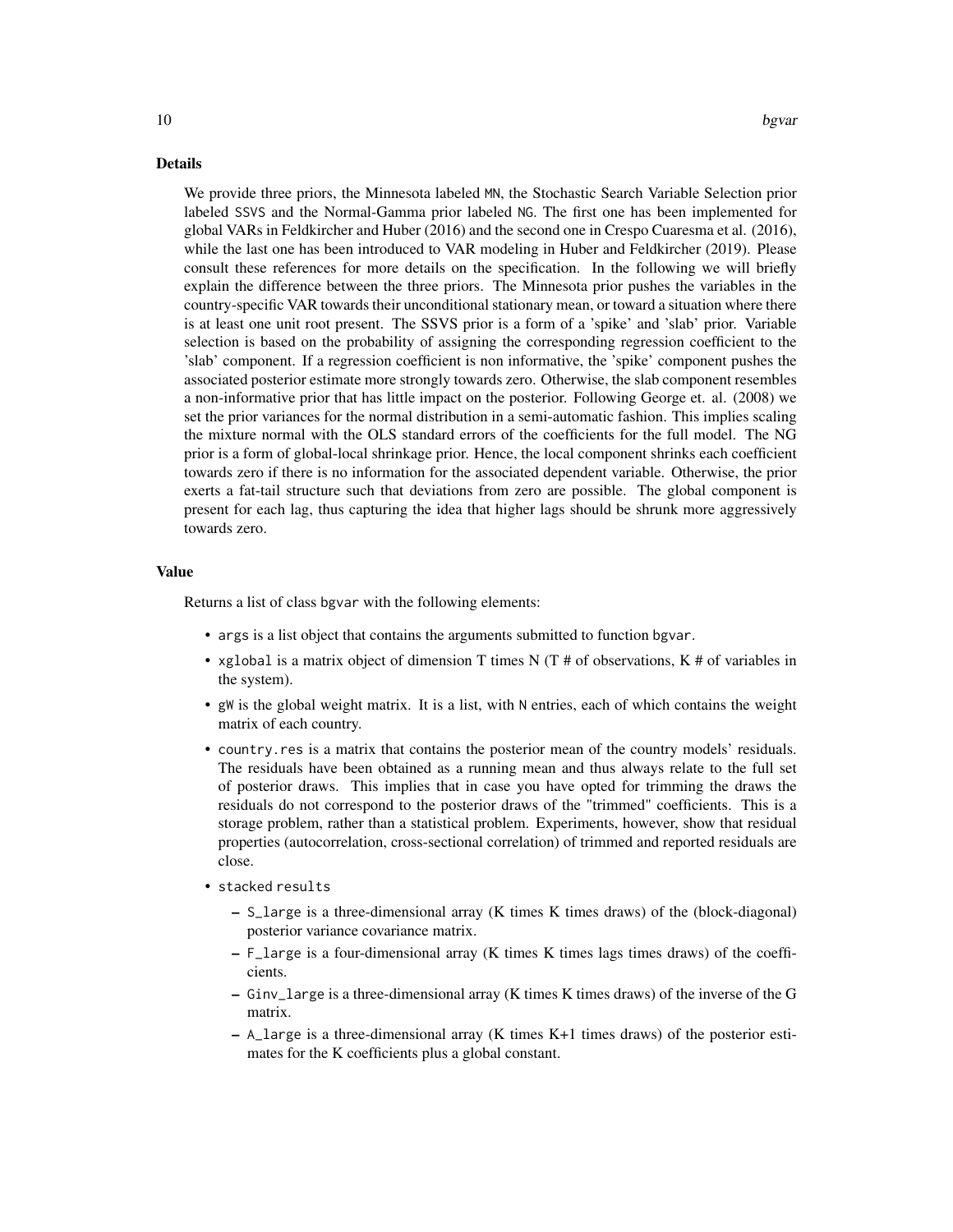- F.eigen in case eigen="TRUE", returns a vector that contains for each posterior draw the modulus of the largest eigenvalue of the companion matrix.
- trim.info is a character vector. Contains information regarding the nr. of stable draws out of total (thinned) draws. Experience shows that a maximum eigenvalue of 1.05 seems a reasonable choice when working with data in levels to generate stable impulse responses.
- cc.results each entry of this list contains an list object of length N. Each entry in the list corresponds to one country model and contains one of the following posterior medians.
	- coeffs contains in each entry the matrix with the posterior median of the estimated coefficients. Columns of the matrix correspond to an equation in the country model (i.e., the dependent variable) and rows to coefficient estimates of the explanatory variables.
	- sig contains in each entry the variance-covariance matrix for each point in time. If SV=FALSE all entries along the time dimension are the same.
	- theta contains in each entry the estimated prior variances for the coefficients. Explains how much shrinkage is induced on each coefficient depending on the prior setup.
	- res contains in each entry a matrix of dimension (T-p times K) with the posterior median of the residuals of the cross-country models.
	- shrink in case prior="MN" each entry contains the estimated shrinkage parameters.
	- PIP in case prior="SSVS" returns a list object. The first slot in the list PIP.cc, is a list of length N and contains the posterior inclusion probabilities of the country models. The second slot in the list, named PIP.avg yields simple averages (over the country models where a particular variable has been included) of the posterior inclusion probabilities.
	- lambda2 in case prior="NG" each entry contains the estimated global shrinkage parameters. It is a matrix of dimension  $(p+1)$  times 3). Columns refer to the endogenous, weakly exogenous and shrinkage parameters for the covariances. Rows correspond to different degree of shrinkage per lag of the variables starting with the contemporaneous lag (only for weakly exogenous variables). In case of the covariances just one global shrinkage parameter is estimated.
	- tau in case prior="NG" each entry contains the estimated parameter that governs the heaviness of the tails of the marginal prior distribution of the coefficients associated to endogenous variables. Structure is the same as lambda2.

#### Author(s)

Maximilian Boeck, Martin Feldkircher, Florian Huber

#### References

Crespo Cuaresma, J., Feldkircher, M. and F. Huber (2016) Forecasting with Global Vector Autoregressive Models: A Bayesian Approach. *Journal of Applied Econometrics*, Vol. 31(7), pp. 1371-1391.

Doan, T. R., Litterman, B. R. and C. A. Sims (1984) Forecasting and Conditional Projection Using Realistic Prior Distributions. *Econometric Reviews*, Vol. 3, pp. 1-100.

Dovern, J., Feldkircher, M. and F. Huber (2016) Does joint modelling of the world economy pay off? Evaluating multivariate forecasts from a Bayesian GVAR. *Journal of Economic Dynamics and Control*, Vol. 70, pp. 86-100.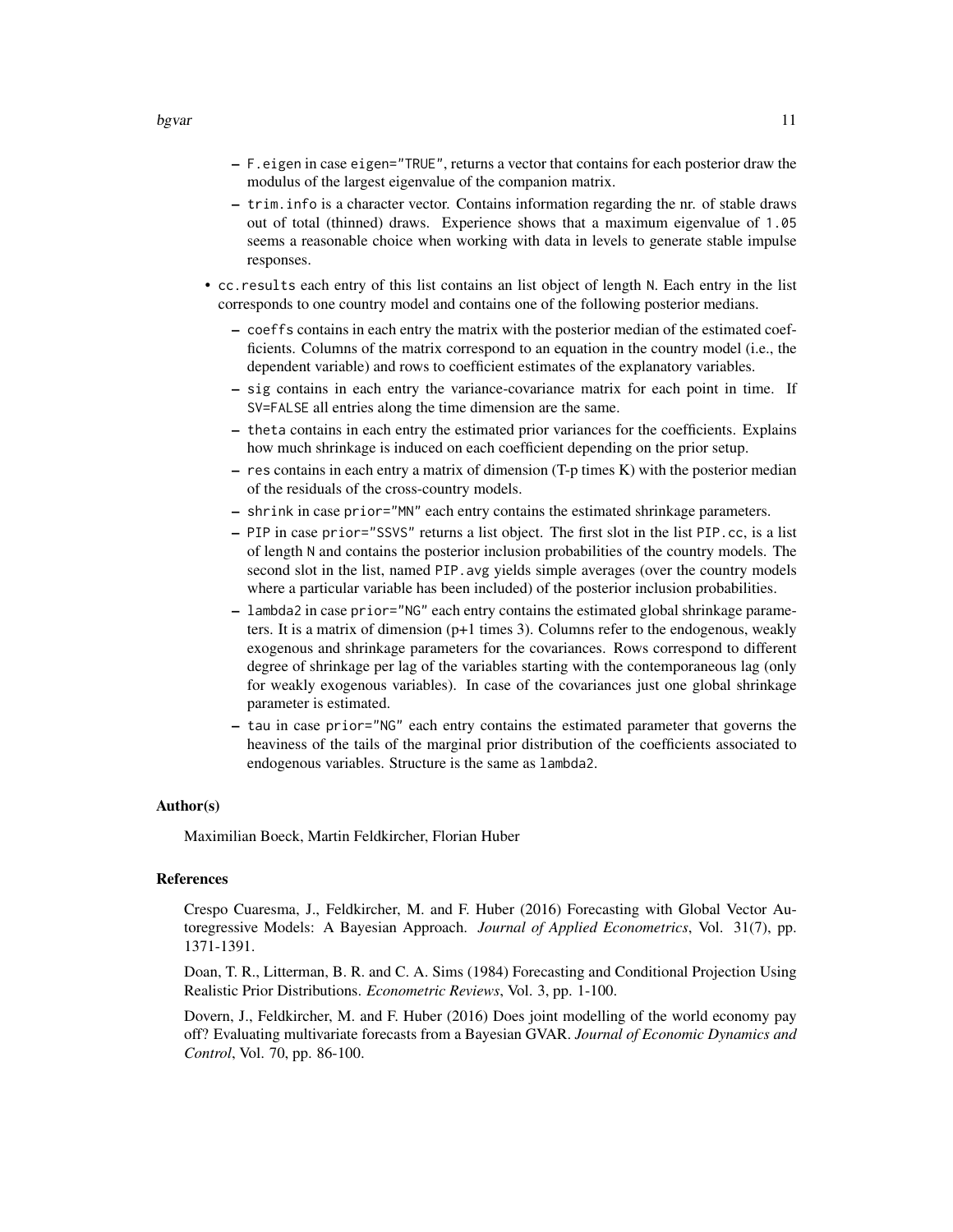Feldkircher, M. and F. Huber (2016) The International Transmission of US Shocks - Evidence from Bayesian Global Vector Autoregressions. *European Economic Review*, Vol. 81, pp. 167-188.

Feldkircher, M. Gruber, T. and F. Huber (2020) International effects of a compression of euro area yield curves. *Journal of Banking & Finance*, Vol. 113, pp. 11-14.

George, E.I., Sun, D. and S. Ni (2008) Bayesian stochastic search for var model restrictions. *Journal of Econometrics*, Vol. 142, pp. 553-580.

Georgiadis, G. (2015) Examining asymmetries in the transmission of monetary policy in the euro area: Evidence from a mixed cross-section global VAR model. *European Economic Review*, Vol. 75, pp. 195-215.

Huber, F. and M. Feldkircher (2016) Adaptive Shrinkage in Bayesian Vector Autoregressive Models. *Journal of Business and Economic Statistics*, Vol. 37(1), pp. 27-39.

Mohaddes, K. and M. Raissi (2018). Compilation, Revision and Updating of the Global VAR (GVAR) Database, 1979Q2-2016Q4. University of Cambridge: Faculty of Economics (mimeo).

Mohaddes, K. and M. Raissi (2019) The US oil supply revolution and the global economy. *Empirical Economics*, Vol. 57, pp. 515-546.

Pesaran, M.H., Schuermann T. and S.M. Weiner (2004) Modeling Regional Interdependencies Using a Global Error-Correcting Macroeconometric Model. *Journal of Business and Economic Statistics*, Vol. 22, pp. 129-162.

Sims, C. A. (1992) Bayesian Inference for Multivariate Time Series with Trend. *Mimeo*, presented at the American statistical Association meeting.

Sims, C.A. and T. Zha (1998) Bayesian Methods for Dynamic Multivariate Models. *International Economic Review*, Vol. 39, pp. 949-968.

# Examples

```
library(BGVAR)
data(testdata)
hyperpara <- list(tau0=0.1,tau1=3,kappa0=0.1,kappa1=7,a_1=0.01,b_1=0.01,p_i=0.5,q_ij=0.5)
model.ssvs <- bgvar(Data=testdata,W=W.test,plag=1,draws=100,burnin=100,
                    prior="SSVS",SV=FALSE,hyperpara=hyperpara,thin=1)
## Not run:
library(BGVAR)
# replicate Feldkircher and Huber (2016) using trade based weights
data(eerData)
hyperpara <- list(tau0=0.1,tau1=3,kappa0=0.1,kappa1=7,a_1=0.01,b_1=0.01,p_i=0.5,q_ij=0.5)
model.ssvs <- bgvar(Data=eerData,W=W.trade0012,plag=1,draws=100,burnin=100,
                    prior="SSVS",SV=FALSE,hyperpara=hyperpara,thin=1)
print(model.ssvs)
# use different weight matrices
variable.list<-list();variable.list$real<-c("y","Dp","tb");variable.list$fin<-c("stir","ltir","rer")
model.mn <- bgvar(Data=eerData, W=W.list[c("tradeW.0012","finW0711")], plag=1, draws=200,
            burnin=100,prior="MN",SV=TRUE,thin=2,expert=list(variable.list=variable.list))
print(model.mn)
data(monthlyData)
cN = names(EB.weights$weights)
```

```
Data = monthlyData[c(cN,"EB","OC")]
```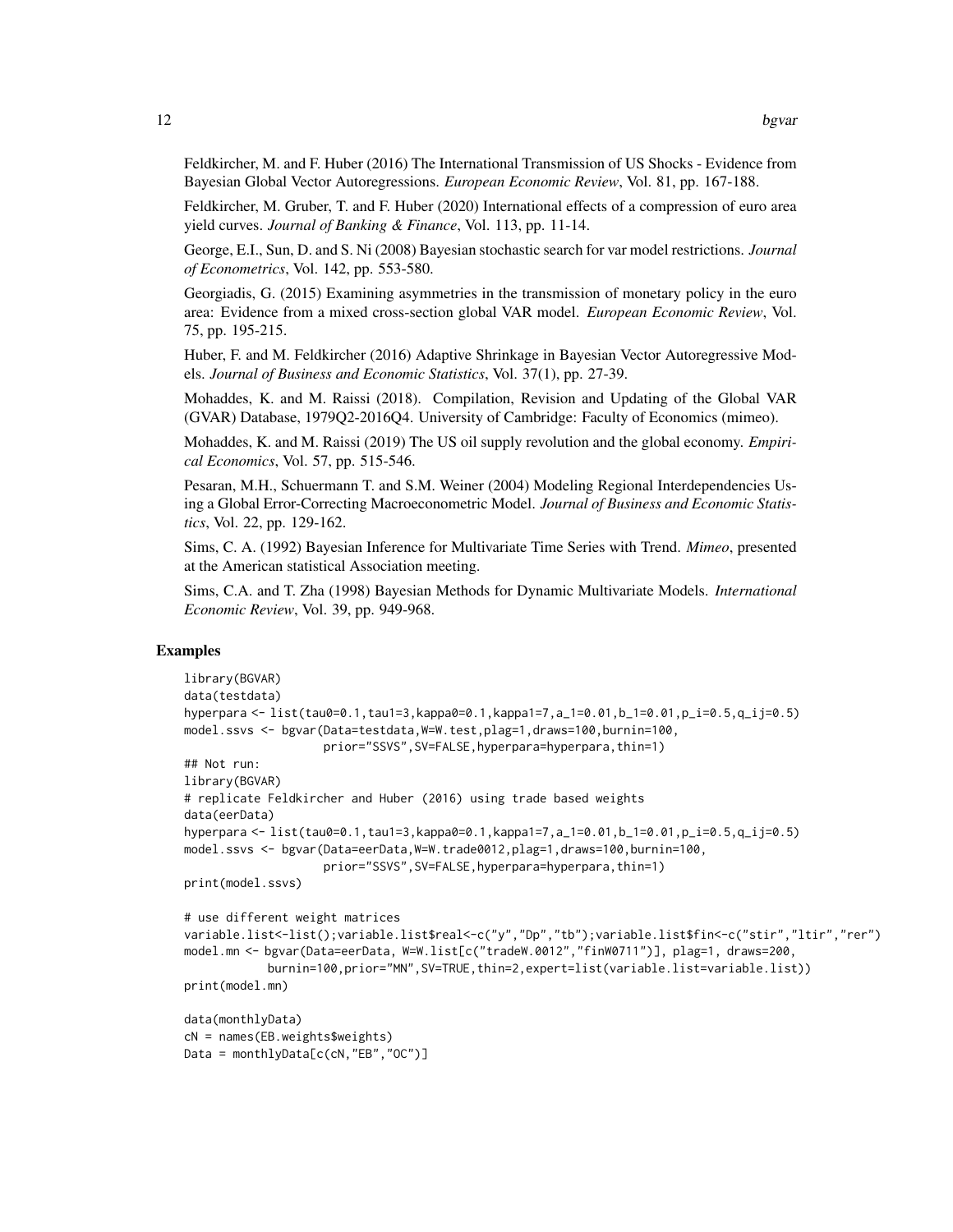<span id="page-12-0"></span> $\text{coeff}$  13

```
W = W[CN, CN]OC.weights$weights = OC.weights$weights[cN]
OE.weights <- list(EB=EB.weights, OC=OC.weights)
hyperpara<-list(d_lambda = 0.01, e_lambda = 0.01,e_lambda=1.5,d_lambda=1,
                prmean=0,a_1=0.01,b_1=0.01,tau_theta=.6,sample_tau=FALSE)
model.ssvs <- bgvar(Data=Data,W=W,plag=2,draws=100,burnin=100,prior="SSVS",
             hyperpara=hyperpara,eigen=TRUE,SV=TRUE,expert=list(OE.weights=OE.weights))
print(model.ssvs)
## End(Not run)
```
#### coef *Extract Model Coefficients of Bayesian GVAR*

#### Description

Extracts the global model coefficients for bgvar for certain quantiles of the posterior distribution. coefficients is an *alias* for it.

#### Usage

```
## S3 method for class 'bgvar'
coef(object, ..., quantile = 0.5)
```

```
## S3 method for class 'bgvar'
coefficients(object, ..., quantile = 0.5)
```
# Arguments

| object   | An object of class bgvar.                         |
|----------|---------------------------------------------------|
| .        | Additional arguments.                             |
| quantile | reported quantiles. Default is set to the median. |

# Value

Returns an q times K times K times p array of the global coefficients, where q is the number of specified quantiles (this dimension is dropped if  $q=1$ ), K the number of endogenous variables and p number of lags.

# See Also

[bgvar](#page-5-1) for estimation of a bgvar object.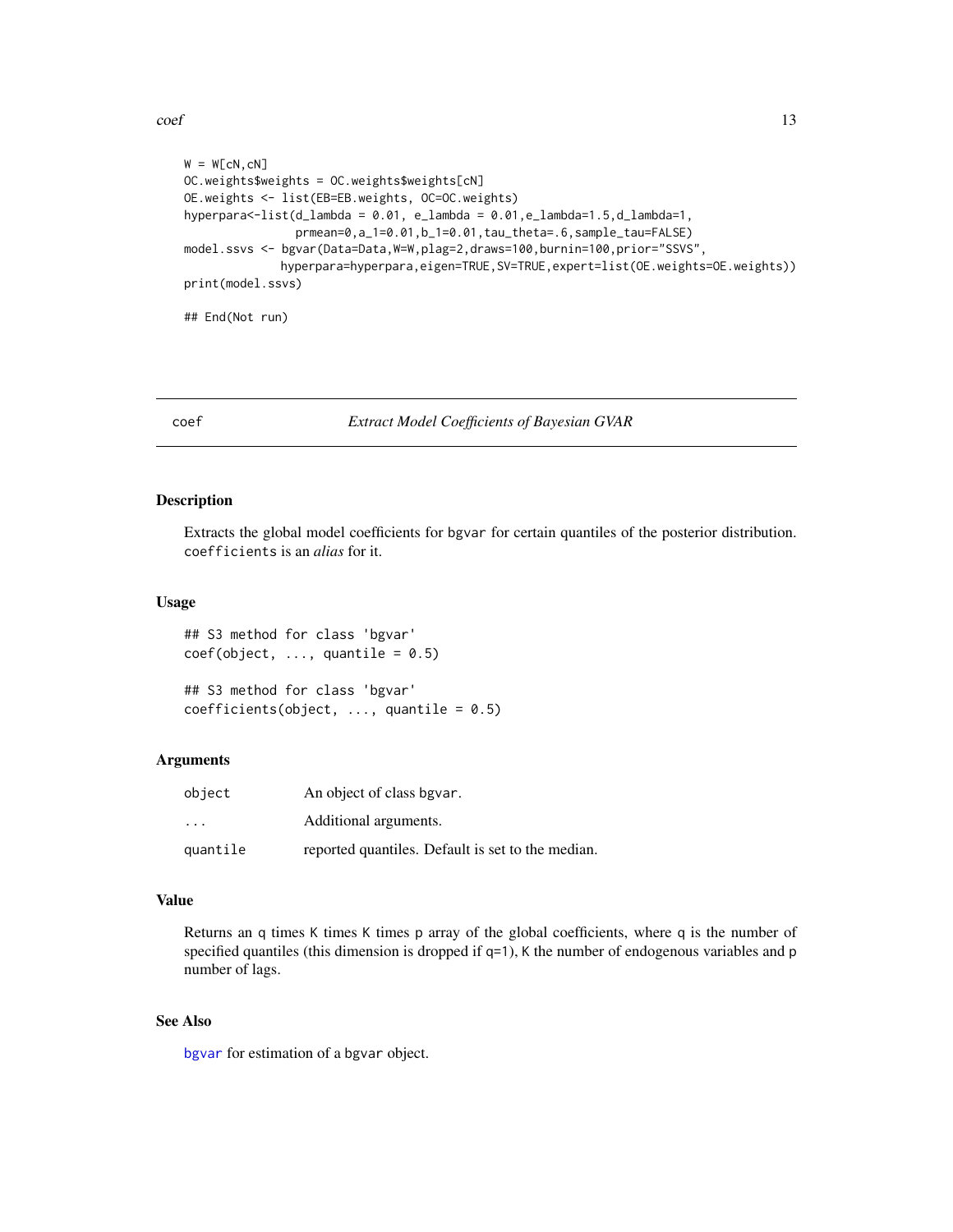# Examples

```
library(BGVAR)
data(testdata)
model.ng <- bgvar(Data=testdata,W=W.test,plag=1,draws=100,burnin=100)
coef(model.ng)
```
coefficients(model.ng)

#### conv.diag *MCMC Convergence Diagnostics*

#### Description

This function computes Geweke's Convergence diagnostic making use of the coda package.

## Usage

```
conv.diag(object, crit.val=1.96)
```
#### Arguments

| object   | A fitted bgvar object.                  |
|----------|-----------------------------------------|
| crit.val | Critical value used for test statistic. |

#### Details

Geweke (1992) proposed a convergence diagnostic for Markov chains based on a test for equality of the means of the first and last part of a Markov chain (by default we use the first 10% and the last 50%). If the samples are drawn from the stationary distribution of the chain, the two means are equal and Geweke's statistic has an asymptotically standard normal distribution. The test statistic is a standard Z-score: the difference between the two sample means divided by its estimated standard error. The standard error is estimated from the spectral density at zero and so takes into account any autocorrelation.

# Value

Returns an object of class bgvar.CD. This is a list with

- geweke.z Z-scores for a test of equality of means between the first and last parts of the chain. A separate statistic is calculated for each variable in each chain.
- perc is the percentage of Z-scores exceeding crit.val (in absolute terms).

# Author(s)

Martin Feldkircher

<span id="page-13-0"></span>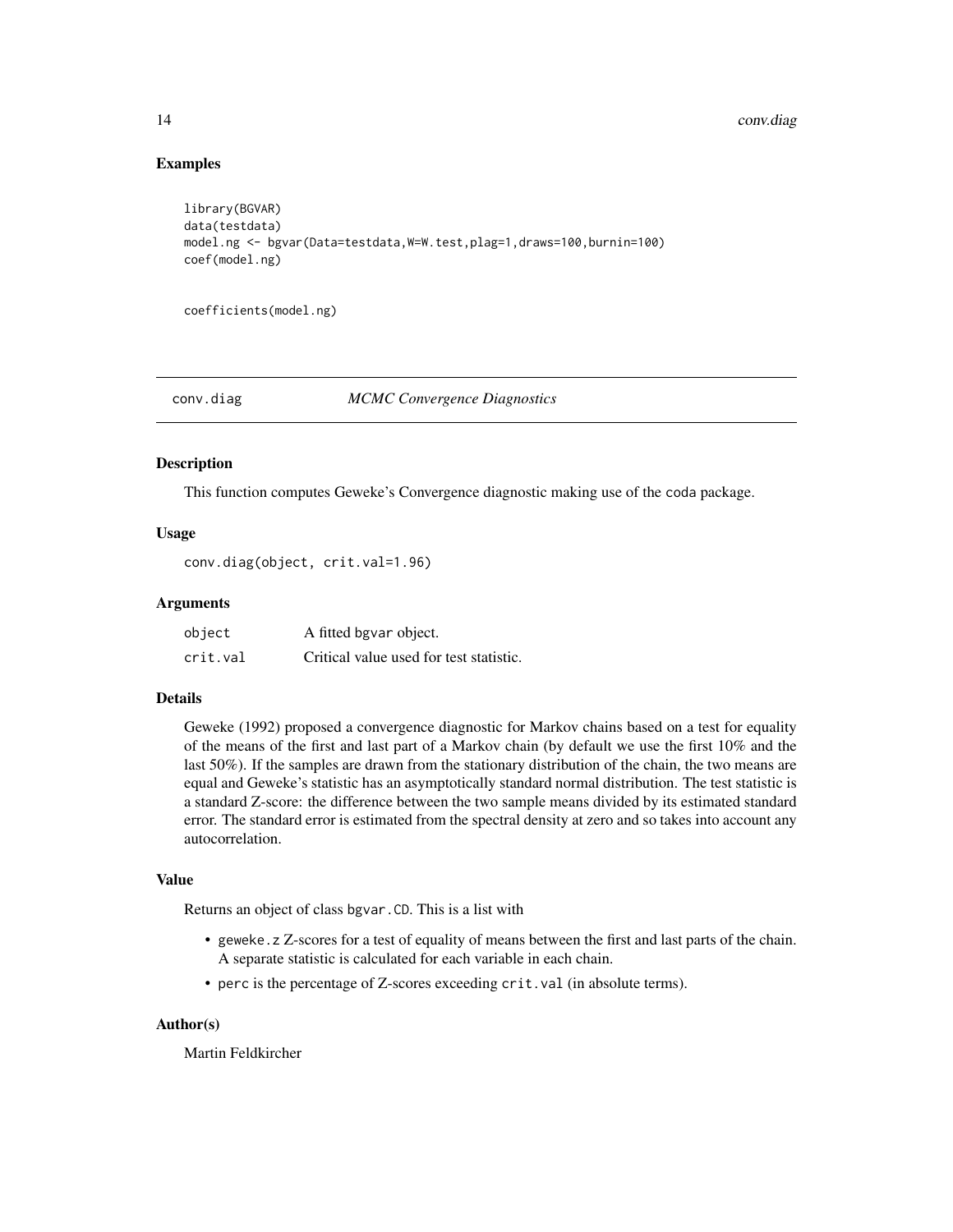#### <span id="page-14-0"></span>dic and the state of the state of the state of the state of the state of the state of the state of the state of the state of the state of the state of the state of the state of the state of the state of the state of the st

# References

Geweke, J. (1992) Evaluating the accuracy of sampling-based approaches to calculating posterior moments. *Bayesian Statistics* 4 (edited by JM Bernado, JO Berger, AP Dawid and AFM Smith). Clarendon Press, Oxford, UK.

#### See Also

[geweke.diag](#page-0-0) in the coda package. [bgvar](#page-5-1) for estimation of a bgvar object.

# Examples

```
library(BGVAR)
data(testdata)
model.mn <- bgvar(Data=testdata,W=W.test,plag=1,draws=200,burnin=200,prior="MN")
geweke <- conv.diag(model.mn)
```
#### dic *Deviance Information Criterion*

#### Description

Computes the Deviance information criterion for an object bgvar.

#### Usage

```
dic(object, ...)
```
## S3 method for class 'bgvar' dic(object, ...)

# Arguments

| object | An object of class bgvar. |
|--------|---------------------------|
| .      | Additional arguments.     |

# Value

Returns a numeric value with the corresponding DIC.

# Author(s)

Maximilian Boeck

#### References

Spiegelhalter, D. J. and Best, N. G., Carlin, B. P. and Linde, A. (2002) *Bayesian measures of model complexity and fit.* Journal of the Royal Statistical Society, Series B, Vol. 64(4), pp. 583-639.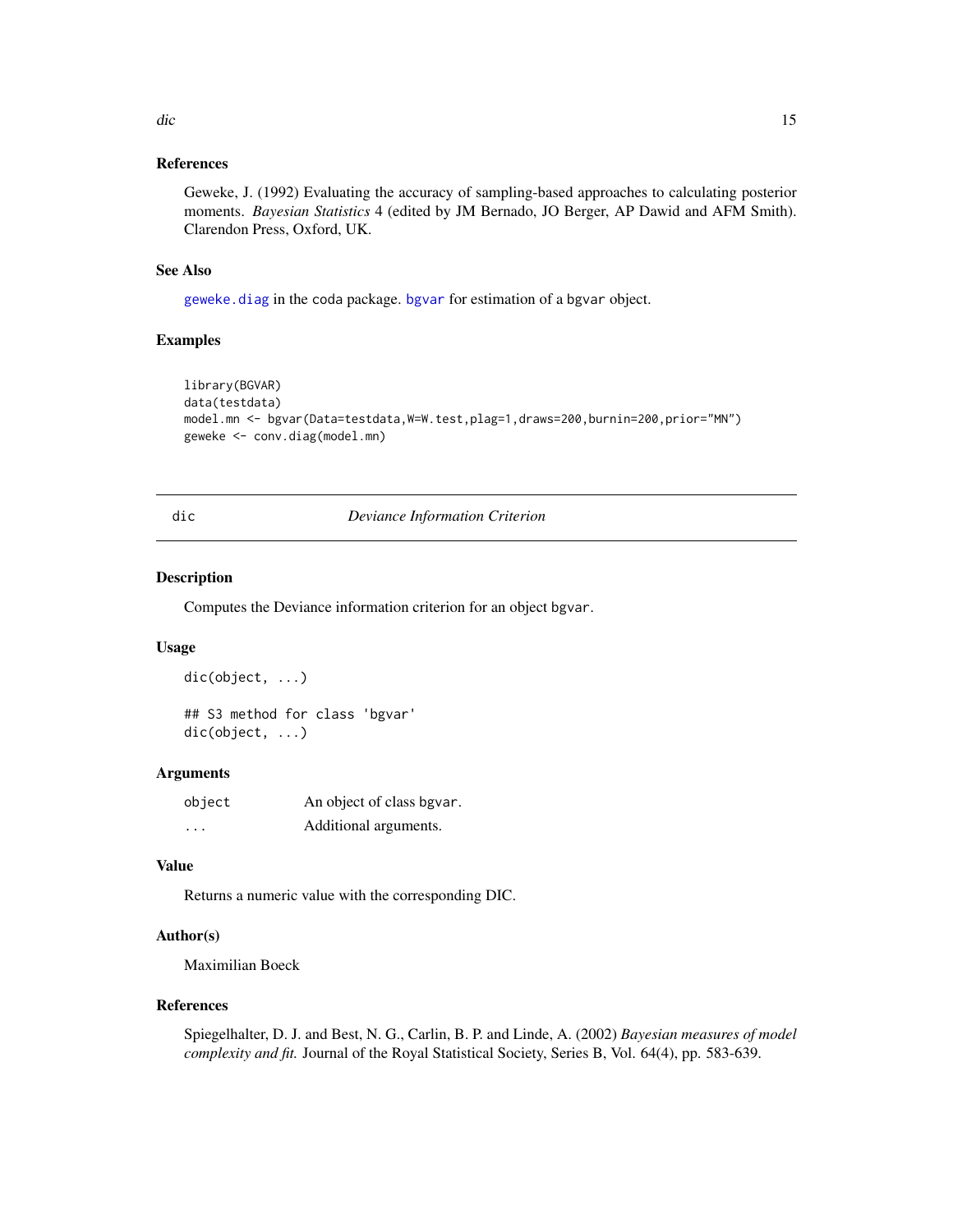16 eerData

#### See Also

[bgvar](#page-5-1) for estimation of a bgvar object.

#### Examples

```
library(BGVAR)
data(testdata)
model.mn <- bgvar(Data=testdata,W=W.test,plag=2,draws=100,burnin=100,prior="MN")
dic(model.mn)
```
eerData *Example data set to replicate Feldkircher and Huber (2016)*

# Description

This data set contains 76 quarterly observations by country, spanning the period from 1995Q1 to 2013Q4. The country coverage is 43 countries and the Euro area (EA) as a regional aggregate.

#### Usage

eerData

# Format

The data loads two objects eerData, which is a list object of length N (i.e, the number of countries) and W.trade0012, which is an N times N weight matrix with rowsums summing up to unity and zero elements on its diagonal. The global variable, oil prices, is included in the US country model as e.g., in Dees et al. (2007). The countries are abbreviated using ISO-2 codes. The weight matrix corresponds to average annual bilateral trade flows (including services) over the period from 2000 to 2012.eerData contains the country data, for more details, see below:

W.trade0012 Weight matrix based on trade flows, rowsums equal unity.

W.list List of ten weight matrices, described in Feldkircher and Huber (2016).

eerData is a list object of length N containing

- y Real GDP, average of 2005=100. Seasonally adjusted, in logarithms.
- Dp Consumer prices (period-on-period). CPI seasonally adjusted, in logarithm.
- stir Short-term interest rate, typically 3-months money market rate.
- ltir Long-term interest rates, typically 10-year government bond yields.
- reer Real effective exchange rate, deflated by consumer prices.
- tb Trade balance (ratio of real exports to real imports).
- poil Price of oil, seasonally adjusted, in logarithms.

USexpectations is a time series object containing US expectations data:

- y\_t+4 Four-quarter ahead expectation of Real GDP growth.
- Dp\_t+4 Four-quarter ahead expectation of consumer price inflation.
- stir\_t+4 Four-quarter ahead expectation of short-term interest rates.

<span id="page-15-0"></span>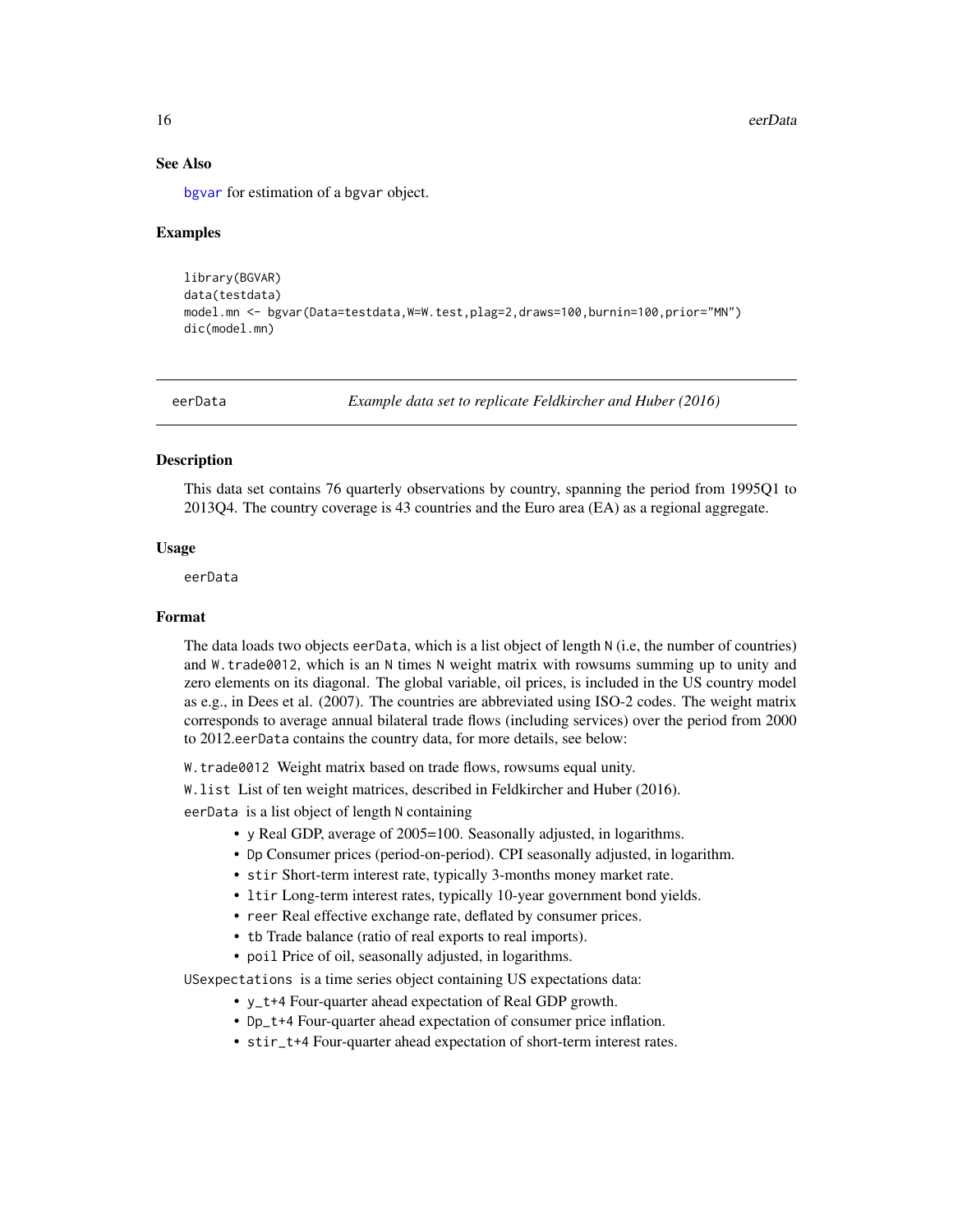# <span id="page-16-0"></span>Description

Reads a spreadsheet from excel and converts it to a list for use of bgvar.

#### Usage

```
excel_to_list(file, first_column_as_time=TRUE, skipsheet=NULL, ...)
```
# Arguments

| file                 | A path to the file.                                                                                                                                         |
|----------------------|-------------------------------------------------------------------------------------------------------------------------------------------------------------|
| first_column_as_time |                                                                                                                                                             |
|                      | Logical indicating whether the first column indicates the time.                                                                                             |
| skipsheet            | If one or more sheets should be skipped for reading, this can be provided with<br>this argument. Either a vector of numeric indices or a vector of strings. |
| $\ddotsc$            | Additional arguments.                                                                                                                                       |

# Details

Note that each sheet has to be named for a respective country. Column names are used as variable names. Reader uses the readxl R package, hence additional arguments can be passed to the function. Furthermore, if first\_column\_as\_time=TRUE then the column name has also to be time.

#### Value

Returns a list of length N which contains each a matrix of size T times k, where T are time periods and k variables per entity.

#### Author(s)

Maximilian Boeck

# See Also

[bgvar](#page-5-1) for estimation of a bgvar object.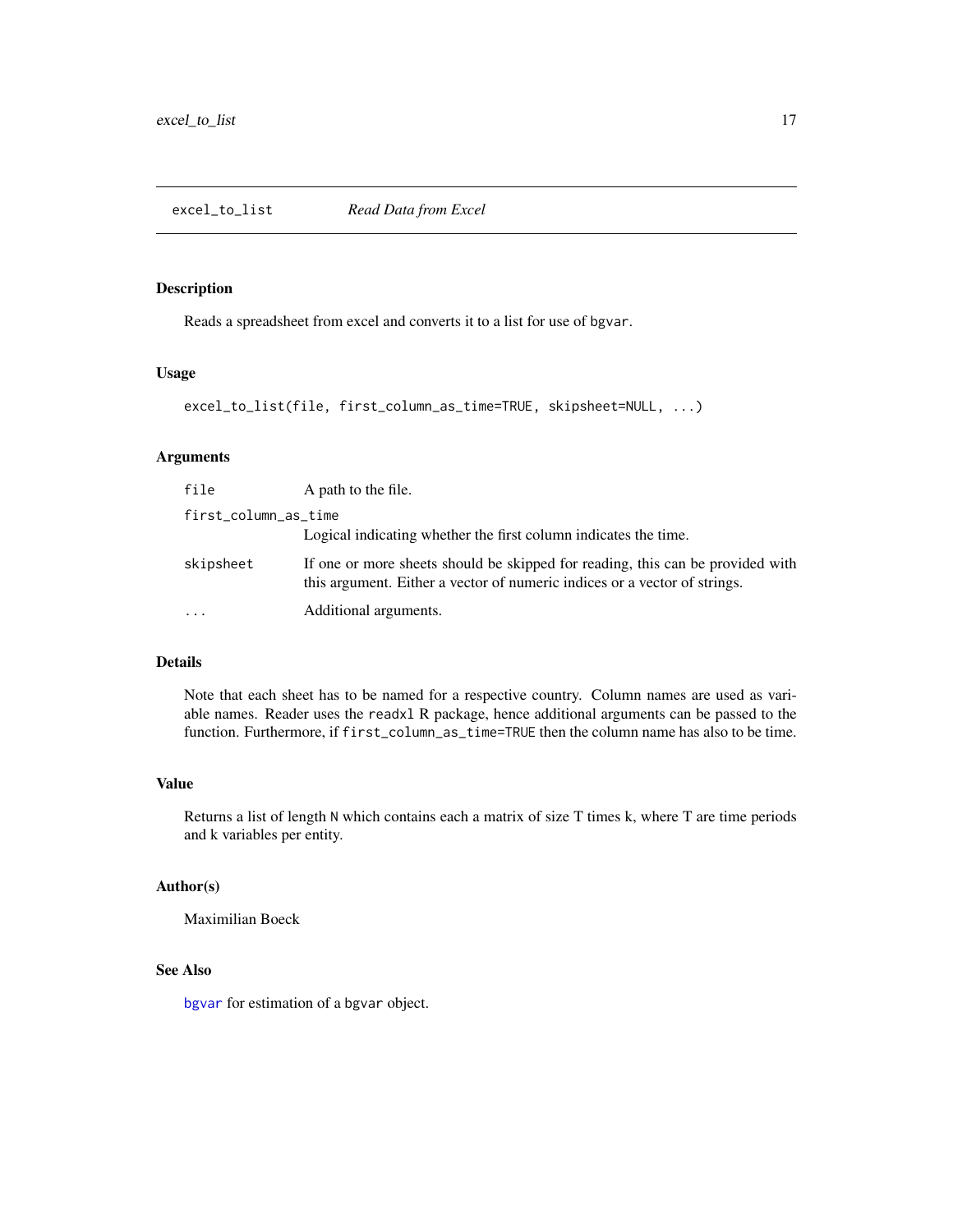#### <span id="page-17-0"></span>**Description**

This function calculates the forecast error variance decomposition (FEVDs) for Cholesky and signidentified shocks.

#### Usage

```
fevd(x, rotation.matrix=NULL, var.slct=NULL, verbose=TRUE)
```
#### Arguments

| $\mathsf{x}$    | an object of class bgvar. irf.                                                                                                                                                                           |
|-----------------|----------------------------------------------------------------------------------------------------------------------------------------------------------------------------------------------------------|
| rotation.matrix |                                                                                                                                                                                                          |
|                 | If NULL and the x has been fitted via sign restrictions, the rotation matrix is used<br>that minimizes the distance to the median impulse responses at the posterior<br>median.                          |
| var.slct        | character vector that contains the variables for which forecast error variance<br>decomposition should be performed. If NULL the FEVD is computed for the<br>whole system, which is very time consuming. |
| verbose         | If set to FALSE it suppresses printing messages to the console.                                                                                                                                          |

# Details

Since the calculations are very time consuming, the FEVDs are based on the posterior median only (as opposed to calculating FEVDs for each MCMC sweep). In case the underlying shock has been identified via sign restrictions, the rotation matrix corresponds to the one that fulfills the sign restrictions at the posterior median of the estimated coefficients. More precisely, the algorithm searches for 50 rotation matrices that fulfill the sign restrictions at the *posterior median* of the coefficients and then singles out the rotation matrix that minimizes the distance to the median of the impulse responses as suggested in Fry and Pagan (2011).

### Value

Returns a list with two elements

- FEVD an array of size (K times horizon times N), where K are all variables in the system, horizon is the specified impulse response horizon and N is the size of the decomposed structural variables (if var.slct=NULL then K=N).
- xglobal used data of the model.

# Author(s)

Maximilian Boeck, Martin Feldkircher, Florian Huber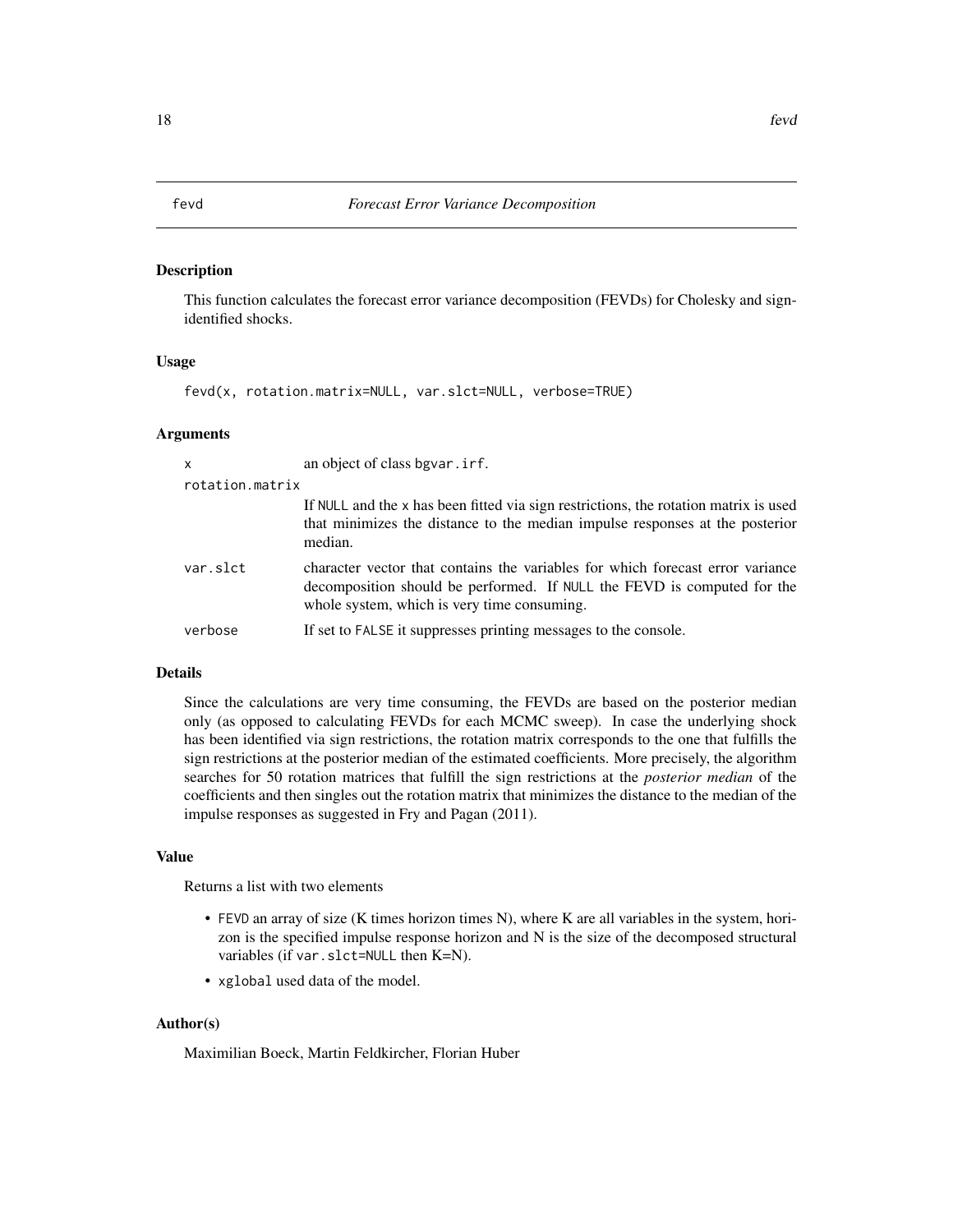#### <span id="page-18-0"></span>fitted the contract of the contract of the contract of the contract of the contract of the contract of the contract of the contract of the contract of the contract of the contract of the contract of the contract of the con

# See Also

[bgvar](#page-5-1), [irf](#page-22-1)

# Examples

fitted *Extract Fitted Values of Bayesian GVAR*

# Description

Extracts the fitted values for bgvar.

# Usage

```
## S3 method for class 'bgvar'
fitted(object, ..., global = TRUE)
```
# Arguments

| object                  | An object of class bgvar.                                                         |
|-------------------------|-----------------------------------------------------------------------------------|
| $\cdot$ $\cdot$ $\cdot$ | Additional arguments.                                                             |
| global                  | If global=TRUE global fitted values are returned otherwise country fitted values. |

# Value

Returns an T times K matrix, where T is the number of observations and K number of endogenous variables.

# See Also

[bgvar](#page-5-1) for estimation of a bgvar object.

# Examples

```
library(BGVAR)
data(testdata)
model.ng <- bgvar(Data=testdata,W=W.test,plag=1,draws=100,burnin=100)
fitted(model.ng)
```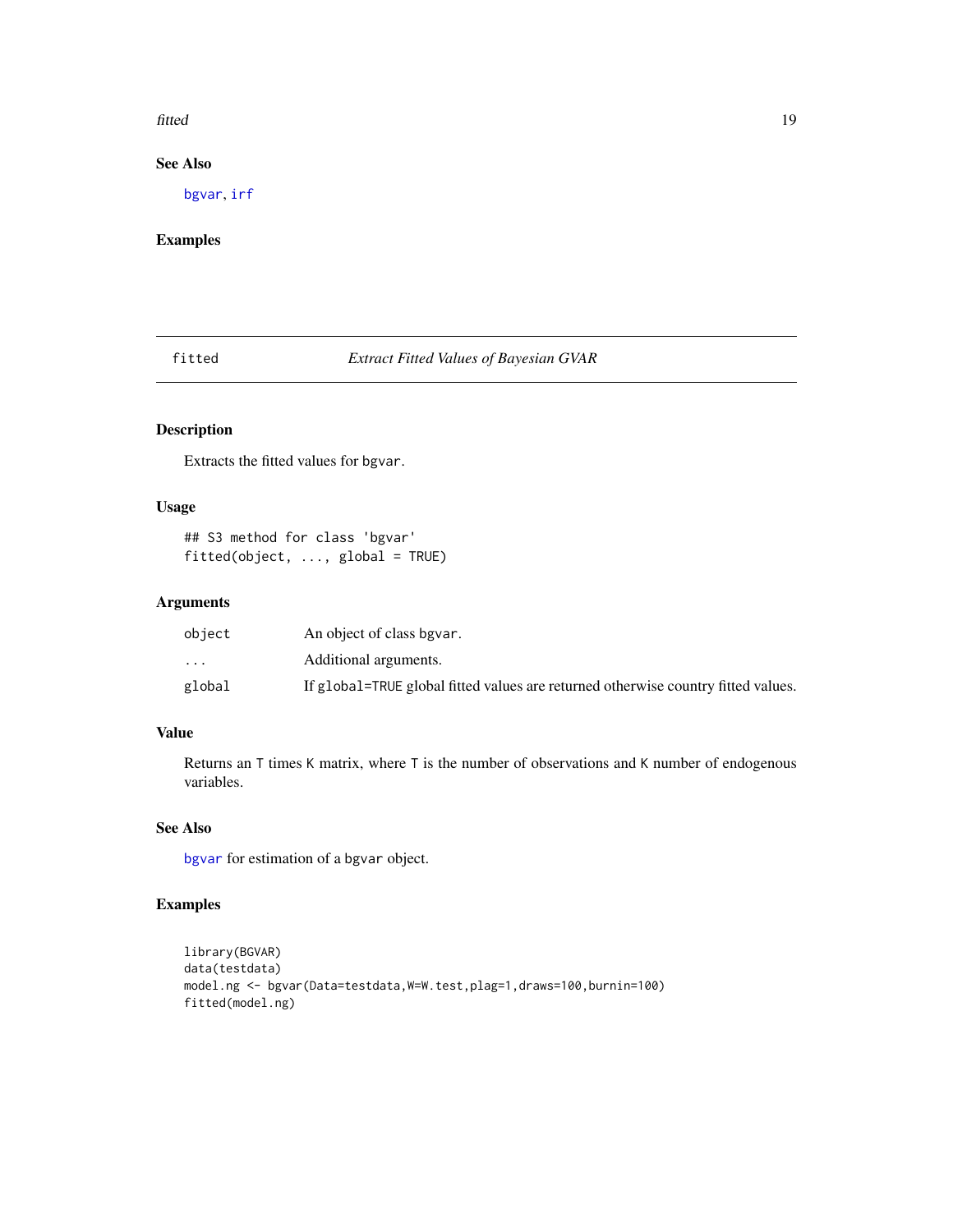<span id="page-19-1"></span><span id="page-19-0"></span>

# Description

Creates dummy shockinfo argument for appropriate use in irf function.

# Usage

get\_shockinfo(ident="chol", nr\_rows=1)

# Arguments

| ident   | Definition of identification scheme, either chol, girf or sign. |
|---------|-----------------------------------------------------------------|
| nr rows | Number of rows in the created dataframe.                        |

# Details

Depending on the identification scheme a different shockinfo argument in the irf function is needed. To handle this convenient, an appropriate data.frame with is created with this function.

#### See Also

# [irf](#page-22-1)

gfevd *Generalized Forecast Error Variance Decomposition*

# Description

This function calculates a complete generalized forecast error variance decomposition (GFEVDs) based on generalized impulse response functions akin to Lanne-Nyberg (2016). The Lanne-Nyberg (2016) corrected GFEVD sum up to unity.

# Usage

gfevd(x, n.ahead=24, running=TRUE, applyfun=NULL, cores=NULL, verbose=TRUE)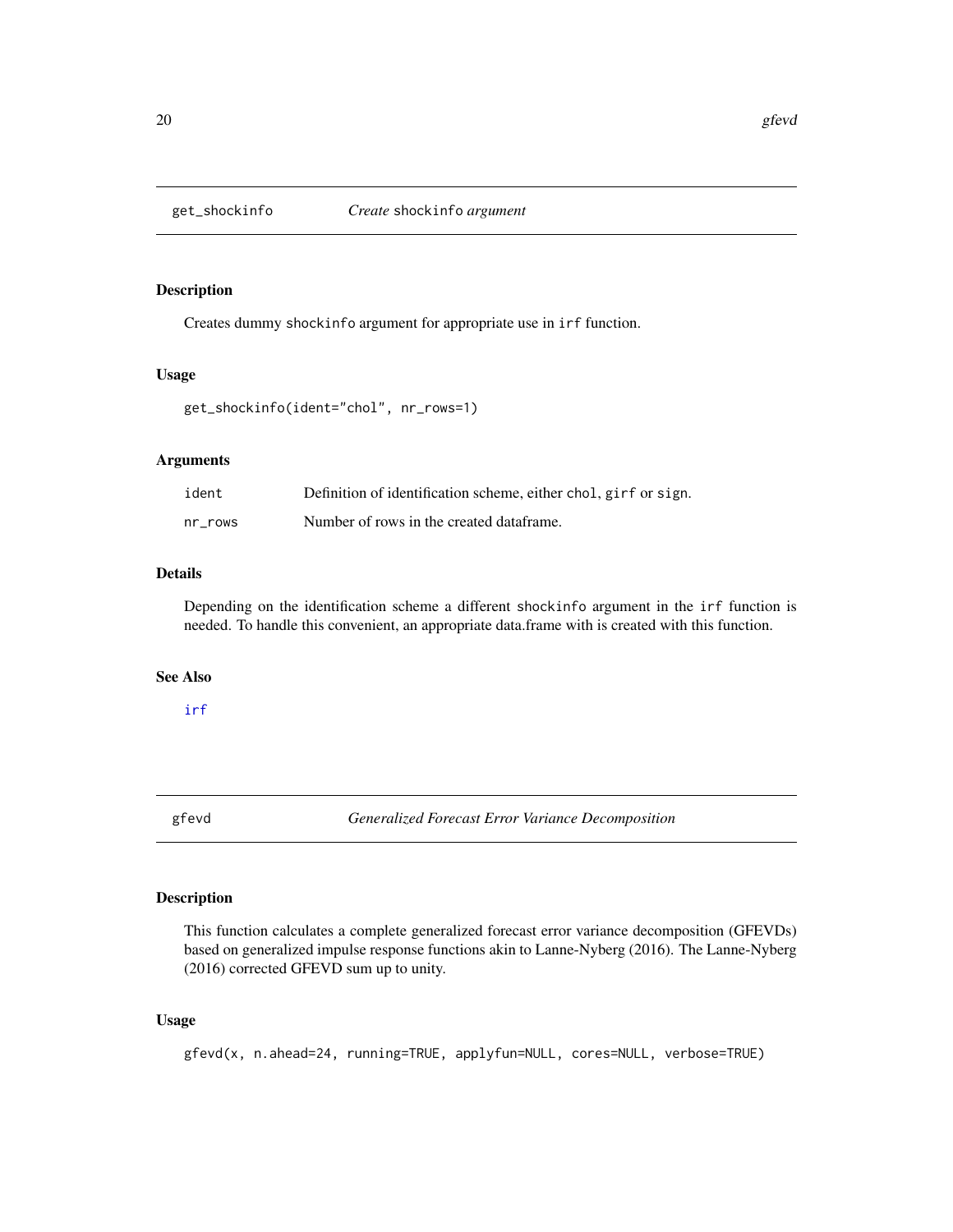#### <span id="page-20-0"></span>gfevd 21

# Arguments

| $\mathsf{x}$ | an object of class bgvar.                                                                                                                                                                                                                                                   |
|--------------|-----------------------------------------------------------------------------------------------------------------------------------------------------------------------------------------------------------------------------------------------------------------------------|
| n.ahead      | the forecast horizon.                                                                                                                                                                                                                                                       |
| running      | Default is set to TRUE and implies that only a running mean over the posterior<br>draws is calculated. A full analysis including posterior bounds is likely to cause<br>memory issues.                                                                                      |
| applyfun     | Allows for user-specific apply function, which has to have the same interface<br>than lapply. If cores=NULL then lapply is used, if set to a numeric either<br>$parallel::parLapply()$ is used on Windows platforms and $parallel::mclapply()$<br>on non-Windows platforms. |
| cores        | Specifies the number of cores which should be used. Default is set to NULL and<br>applyfun is used.                                                                                                                                                                         |
| verbose      | If set to FALSE it suppresses printing messages to the console.                                                                                                                                                                                                             |

# Value

Returns a list with two elements

- GFEVD a three or four-dimensional array, with the first dimension referring to the K time series that are decomposed into contributions of K time series (second dimension) for n. ahead forecast horizons. In case running=TRUE only the posterior mean else also its 16% and 84% credible intervals is contained in the fourth dimension.
- xglobal used data of the model.

# Author(s)

Maximilian Boeck, Martin Feldkircher

# References

Lanne, M. and H. Nyberg (2016) *Generalized Forecast Error Variance Decomposition for Linear and Nonlinear Multivariate Models.* Oxford Bulletin of Economics and Statistics, Vol. 78(4), pp. 595-603.

# See Also

[bgvar](#page-5-1).

# Examples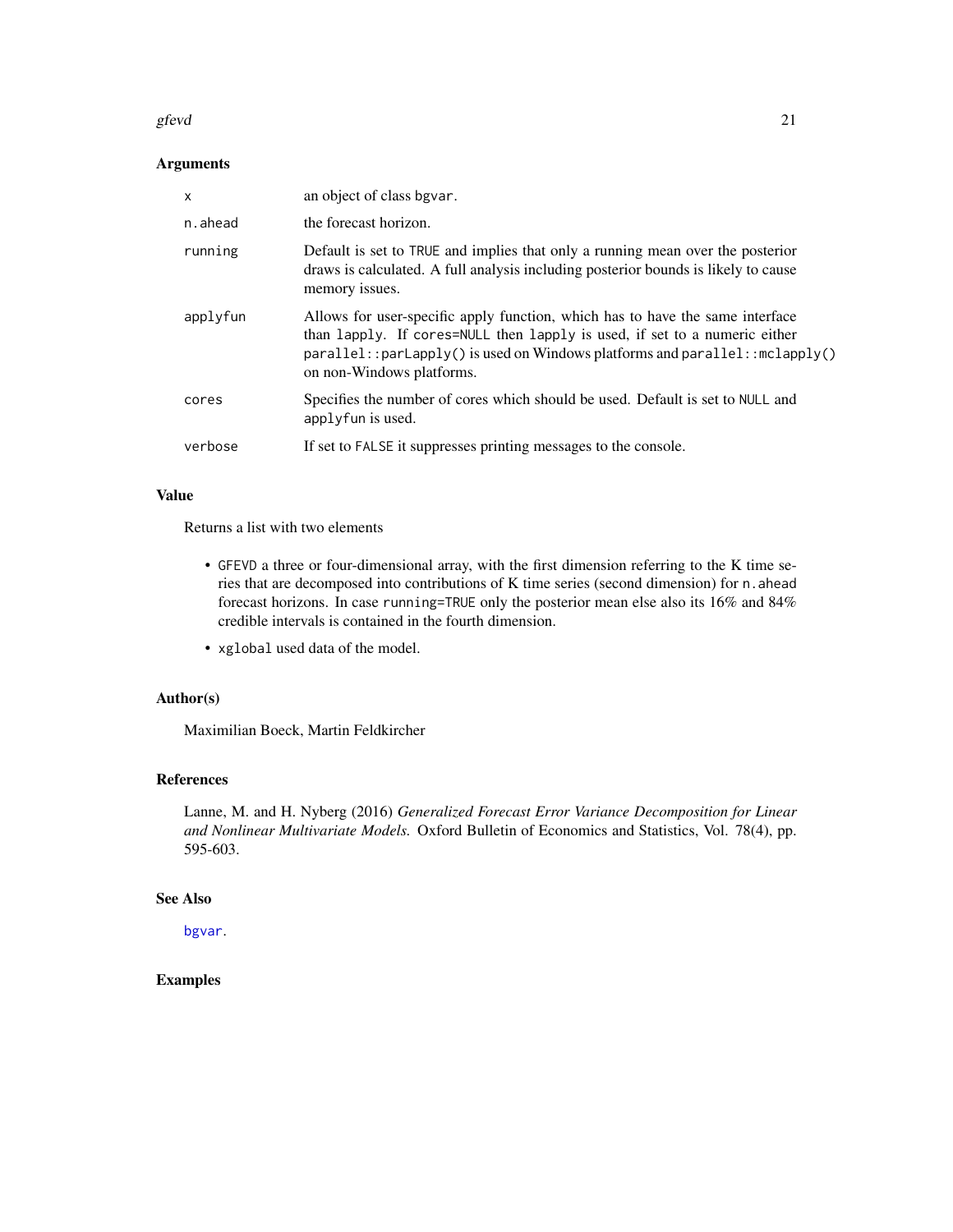#### <span id="page-21-0"></span>**Description**

A function that calculates historical decomposition (HD) of the time series and the structural error.

# Usage

hd(x, rotation.matrix=NULL, verbose=TRUE)

# Arguments

| X               | an item fitted by irf.                                                                                                                                                                            |  |
|-----------------|---------------------------------------------------------------------------------------------------------------------------------------------------------------------------------------------------|--|
| rotation.matrix |                                                                                                                                                                                                   |  |
|                 | If NULL and the irf. bgvar object has been fitted via sign restrictions, the rota-<br>tion matrix is used that minimizes the distance to the median impulse responses<br>at the posterior median. |  |
| verbose         | If set to FALSE it suppresses printing messages to the console.                                                                                                                                   |  |

# Details

To save computational time as well as due to storage limits, both functions are based on the posterior median (as opposed to calculating HDs and the structural error for each draw of the MCMC chain). In case the shock has been identified via sign restrictions, a rotation matrix has to be selected to calculate both statistics. If not specified otherwise (via R), the algorithm searches for 50 rotation matrices that fulfill the sign restrictions at the *posterior median* of the coefficients and then singles out the rotation matrix that minimizes the distance to the median of the impulse responses as suggested in Fry and Pagan (2011).

# Value

Returns a list with the following objects

- hd\_array is a three-dimensional array with the first dimension referring to the K time series, the second to the T observations and the third dimensions containing the contribution of the shocks in explaining historically deviations in the time series from their trend. The third dimension is K+3, since the last three entries contain the contributions of the constant, the initial condition and a residual component that the contributions sum up to the original time series. If a trend i specified in the model the third dimension is K+3 with trend ordered after the constant.
- struc.shcok contains the structural shock.
- x is a matrix object that contains the original time series, which is of dimension K times (T-plag).

# Author(s)

Maximilian Boeck, Martin Feldkircher, Florian Huber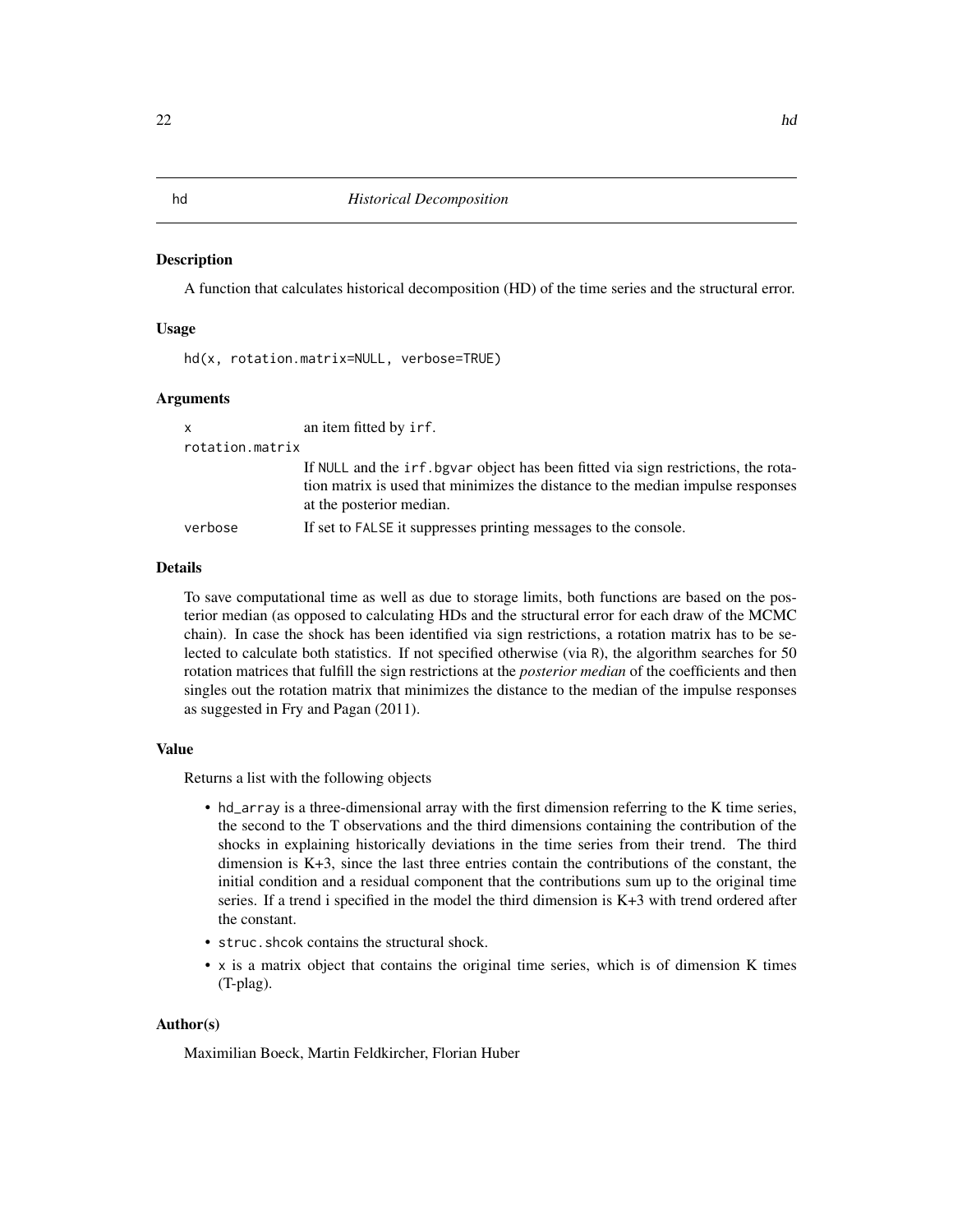# <span id="page-22-0"></span>References

Fry, R. and A. Pagan (2011) *Sign restrictions in Structural Vector Autoregressions: A Critical Review*. Journal of Economic Literature, Vol. 49(4), pp. 938-960.

# See Also

[bgvar](#page-5-1) and [irf](#page-22-1).

# Examples

<span id="page-22-1"></span>

irf *Impulse Response Function*

# Description

This function calculates three alternative ways of dynamic responses, namely generalized impulse response functions (GIRFs) as in Pesaran and Shin (1998), orthogonalized impulse response functions using a Cholesky decomposition and finally impulse response functions given a set of userspecified sign restrictions.

# Usage

irf(x, n.ahead=24, shockinfo=NULL, quantiles=NULL, expert=NULL, verbose=TRUE)

#### Arguments

| X         | Object of class bgvar.                                                                                                                                                                                                                                                                                                                                                                                                                                                                                                              |  |
|-----------|-------------------------------------------------------------------------------------------------------------------------------------------------------------------------------------------------------------------------------------------------------------------------------------------------------------------------------------------------------------------------------------------------------------------------------------------------------------------------------------------------------------------------------------|--|
| n.ahead   | Forecasting horizon.                                                                                                                                                                                                                                                                                                                                                                                                                                                                                                                |  |
| shockinfo | Dataframe with additional information about the nature of shocks. Depending<br>on the ident argument, the dataframe has to be specified differently. In order to<br>get a dummy version for each identification scheme use get_shockinfo.                                                                                                                                                                                                                                                                                           |  |
| quantiles | Numeric vector with posterior quantiles. Default is set to compute median along<br>with $68\%/80\%/90\%$ confidence intervals.                                                                                                                                                                                                                                                                                                                                                                                                      |  |
| expert    | Expert settings, must be provided as list. Default is set to NULL.                                                                                                                                                                                                                                                                                                                                                                                                                                                                  |  |
|           | • MaxTries Numeric specifying maximal number of tries for finding a rota-<br>tion matrix with sign-restrictions. Attention: setting this number very large<br>may results in very long computational times. Default is set to MaxTries=100.<br>• save store If set to TRUE the full posterior of both, impulses responses<br>and rotation matrices, are returned. Default is set to FALSE in order to save<br>storage.<br>• use_R Boolean whether IRF computation should fall back on R version,<br>otherwise Repp version is used. |  |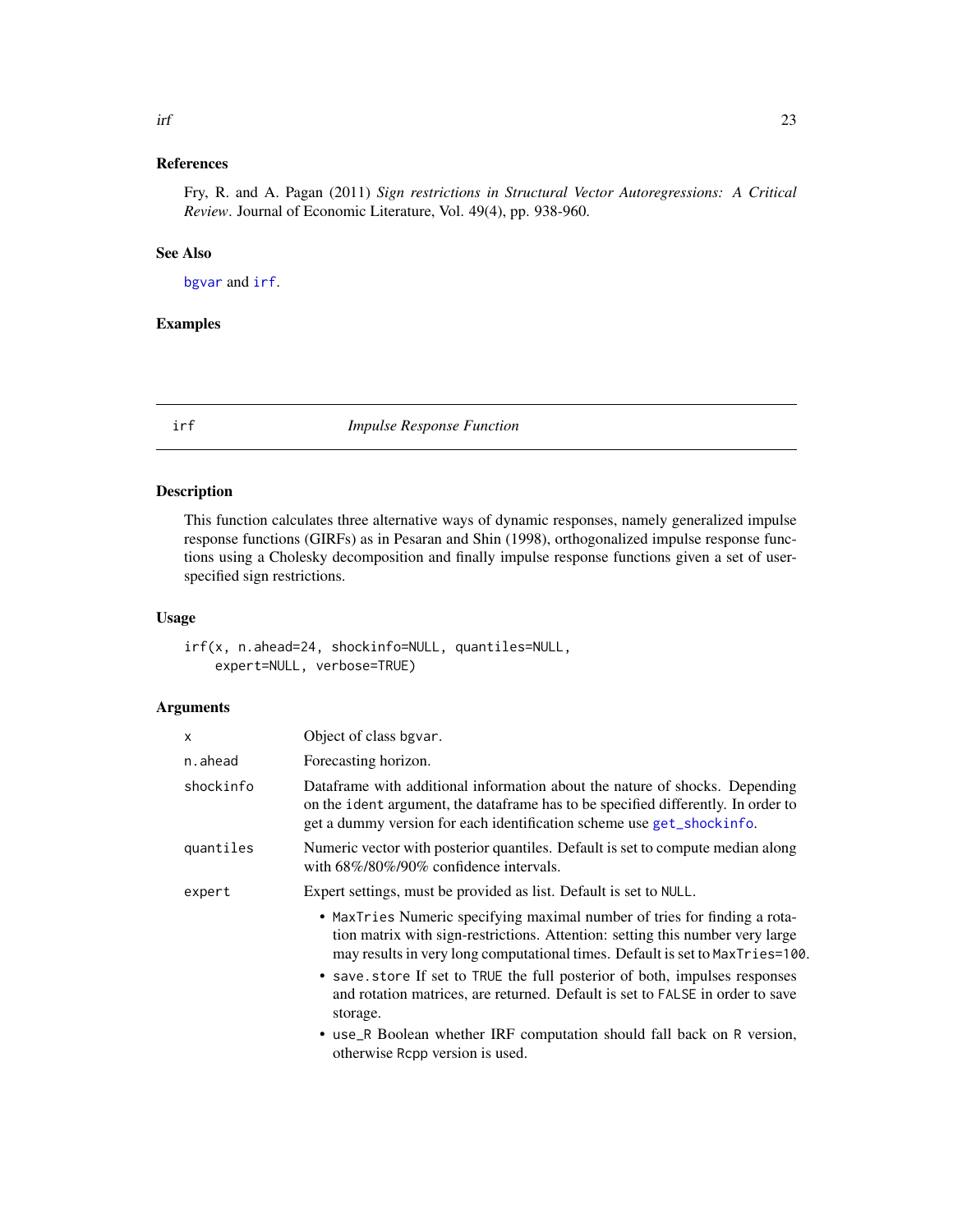|         | • applyfun In case use_R=TRUE, this allows for user-specific apply function,<br>which has to have the same interface than lapply. If cores=NULL then<br>lapply is used, if set to a numeric either parallel: : $parLapp1y()$ is used<br>on Windows platforms and parallel: : mclapply() on non-Windows plat-<br>forms. |
|---------|------------------------------------------------------------------------------------------------------------------------------------------------------------------------------------------------------------------------------------------------------------------------------------------------------------------------|
|         | • cores Numeric specifying the number of cores which should be used, also<br>all and half is possible. By default only one core is used.                                                                                                                                                                               |
| verbose | If set to FALSE it suppresses printing messages to the console.                                                                                                                                                                                                                                                        |

#### Value

Returns a list of class bgvar.irf with the following elements:

- posterior Four-dimensional array (K times n.ahead times number of shocks times Q) that contains Q quantiles of the posterior distribution of the impulse response functions.
- shockinfo Dataframe with details on identification specification.
- rot.nr In case identification is based on sign restrictions (i.e., ident="sign"), this provides the number of rotation matrices found for the number of posterior draws (save\*save\_thin).
- struc.obj List object that contains posterior quantitites needed when calculating historical decomposition and structural errors via hd.decomp.
	- A Median posterior of global coefficient matrix.
	- Ginv Median posterior of matrix Ginv, which describes contemporaneous relationships between countries.
	- S Posterior median of matrix with country variance-covariance matrices on the main diagonal.
	- Rmed Posterior rotation matrix if ident="sign".
- model.obj List object that contains model-specific information, in particular
	- xglobal Data of the model.
	- lags Lag specification of the model.
- IRF\_store Four-dimensional array (K times n.ahead times number of shock times draws) which stores the whole posterior distribution. Exists only if save.store=TRUE.
- R\_store Three-dimensional array (K times K times draws) which stores all rotation matrices. Exists only if save.store=TRUE.

#### Author(s)

Maximilian Boeck, Martin Feldkircher, Florian Huber

#### References

Arias, J.E., Rubio-Ramirez, J.F, and D.F. Waggoner (2018) *Inference Based on SVARs Identified with Sign and Zero Restrictions: Theory and Applications.* Econometrica Vol. 86(2), pp. 685-720.

D'Amico, S. and T. B. King (2017) *What Does Anticipated Monetary Policy Do?* Federal Reserve Bank of Chicago Working paper series, Nr. 2015-10.

Pesaran, H.M. and Y. Shin (1998) *Generalized impulse response analysis in linear multivariate models.* Economics Letters, Volume 58, Issue 1, p. 17-29.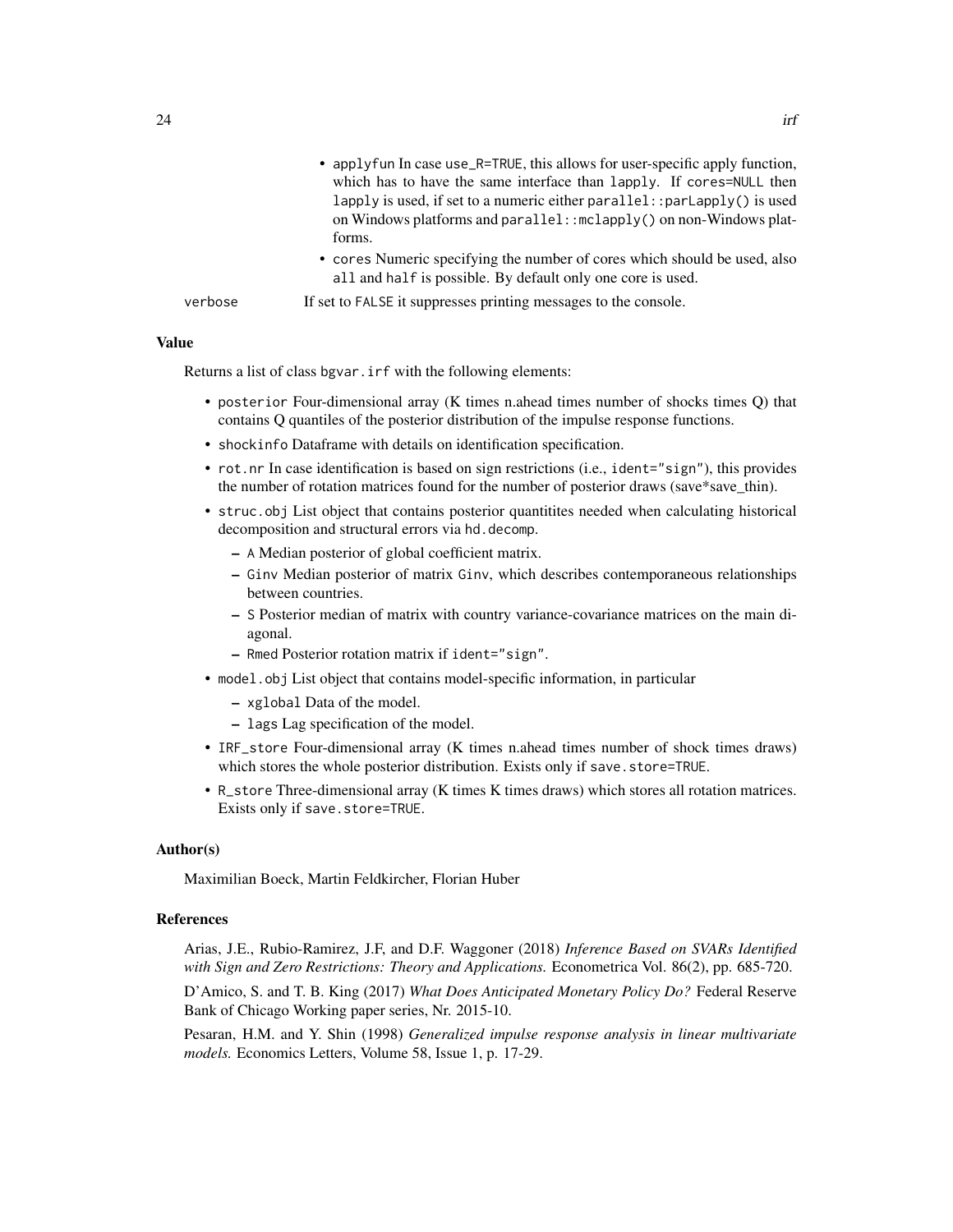# <span id="page-24-0"></span>list\_to\_matrix 25

#### See Also

[bgvar](#page-5-1), [get\\_shockinfo](#page-19-1), [add\\_shockinfo](#page-2-1)

#### Examples

```
oldpar <- par(no.readonly = TRUE)
# First example, a US monetary policy shock, quarterly data
library(BGVAR)
data(testdata)
# US monetary policy shock
model.eer<-bgvar(Data=testdata, W=W.test, draws=100, burnin=100,
                 plag=1, prior="SSVS", eigen=TRUE)
# generalized impulse responses
shockinfo<-get_shockinfo("girf")
shockinfo$shock<-"US.stir"; shockinfo$scale<--100
irf.girf.us.mp<-irf(model.eer, n.ahead=24, shockinfo=shockinfo)
# cholesky identification
shockinfo<-get_shockinfo("chol")
shockinfo$shock<-"US.stir"; shockinfo$scale<--100
irf.chol.us.mp<-irf(model.eer, n.ahead=24, shockinfo=shockinfo)
# sign restrictions
shockinfo <- get_shockinfo("sign")
shockinfo <- add_shockinfo(shockinfo, shock="US.stir", restriction=c("US.y","US.Dp"),
                           sign=c("<", "<"), horizon=c(1,1), scale=1, prob=1)
irf.sign.us.mp<-irf(model.eer, n.ahead=24, shockinfo=shockinfo)
# sign restrictions
shockinfo <- get_shockinfo("sign")
shockinfo <- add_shockinfo(shockinfo, shock="US.stir", restriction=c("US.y","US.Dp"),
sign=c("<", "<"), horizon=c(1,1), scale=1, prob=1)
irf.sign.us.mp<-irf(model.eer, n.ahead=24, shockinfo=shockinfo)
#' # sign restrictions with relaxed cross-country restrictions
shockinfo <- get_shockinfo("sign")
# restriction for other countries holds to 75\%
shockinfo <- add_shockinfo(shockinfo, shock="US.stir", restriction=c("US.y","EA.y","UK.y"),
                           sign=c("<","<","<"), horizon=1, scale=1, prob=c(1,0.75,0.75))
shockinfo <- add_shockinfo(shockinfo, shock="US.stir", restriction=c("US.Dp","EA.Dp","UK.Dp"),
                           sign=c("<","<","<"), horizon=1, scale=1, prob=c(1,0.75,0.75))
irf.sign.us.mp<-irf(model.eer, n.ahead=20, shockinfo=shockinfo)
```
list\_to\_matrix *Convert Input List to Matrix*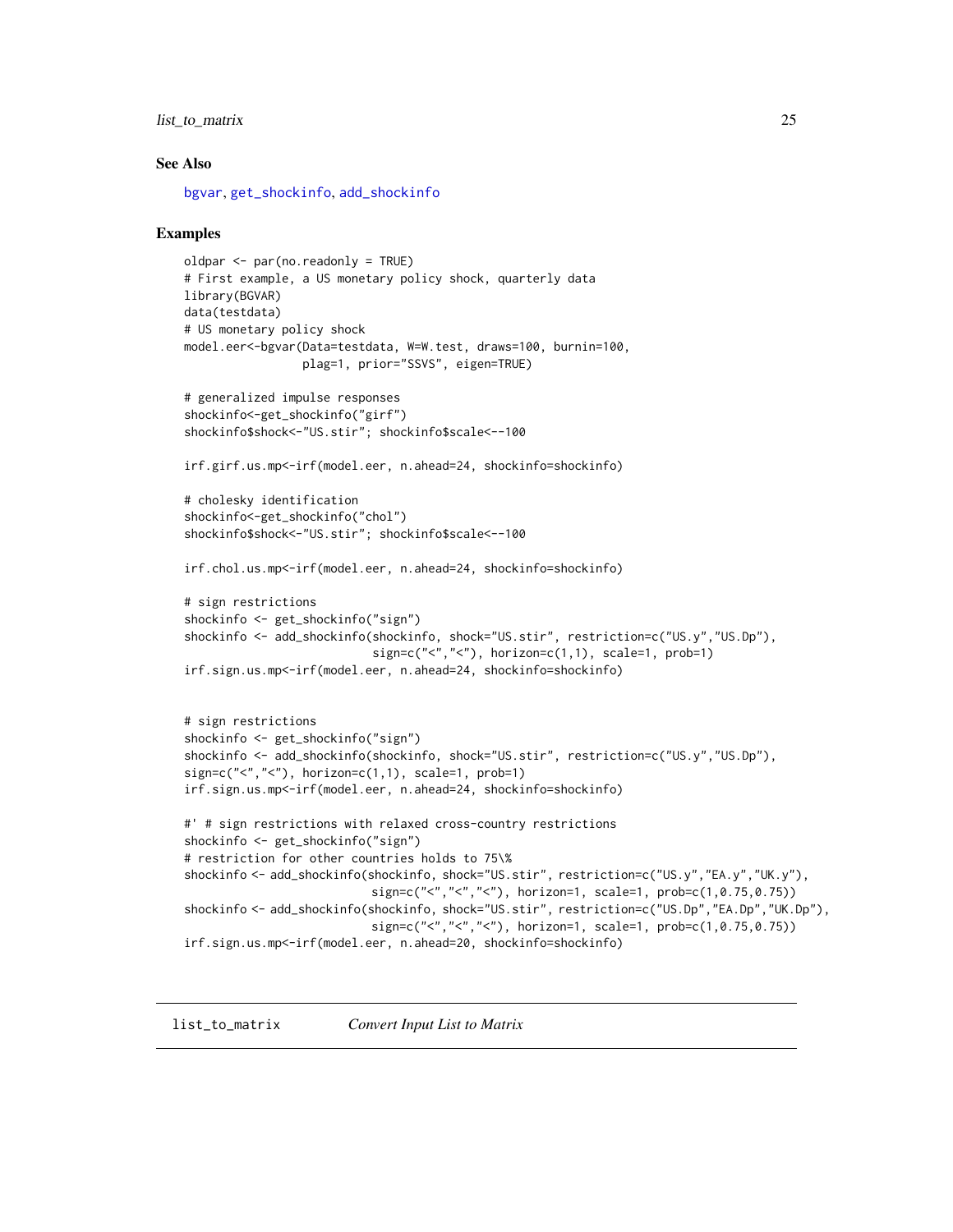# Description

Converts a list to an appropriate input matrix for use of bgvar.

# Usage

```
list_to_matrix(datalist)
```
# Arguments

datalist A list of length N which contains each a matrix of size T times k, where T are time periods and k variables per entity.

# Details

Note the naming convention. Columns should indicate entity and variable name, separated by a dot, e.g. US.y.

# Value

Returns a matrix of size T times K (number of time periods times number of total variables).

#### Author(s)

Maximilian Boeck

# See Also

[bgvar](#page-5-1) for estimation of a bgvar object.

logLik *Extract Log-likelihood of Bayesian GVAR*

#### Description

Extracts Log-Likelihood for bgvar.

# Usage

## S3 method for class 'bgvar'  $logLik(object, ..., quantile = 0.5)$ 

#### Arguments

| object   | An object of class bgvar.                     |
|----------|-----------------------------------------------|
| .        | Additional arguments.                         |
| quantile | Reported quantiles. Default is set to median. |

<span id="page-25-0"></span>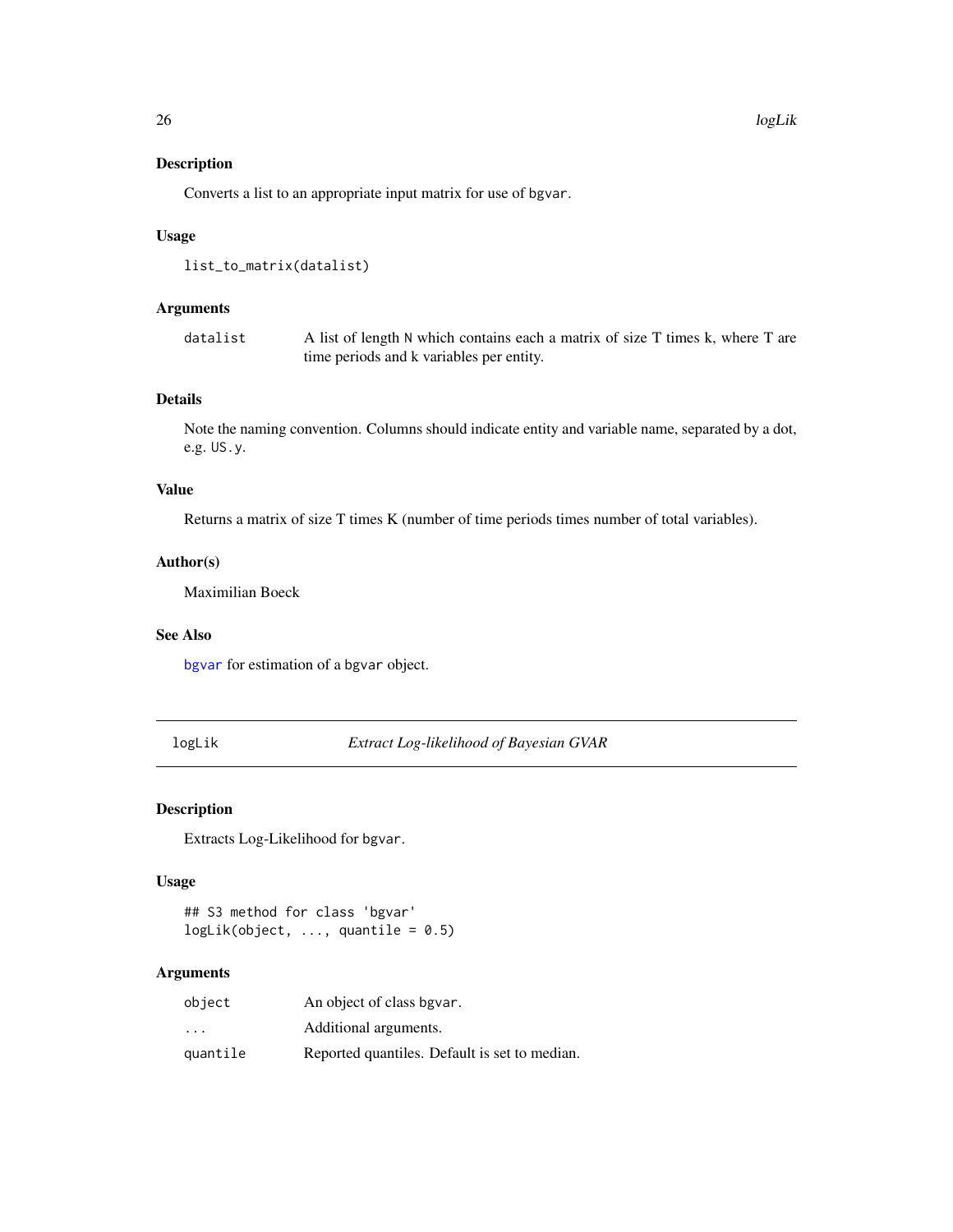# <span id="page-26-0"></span>Value

Returns an vector of dimension q (number of specified quantiles) of global log-likelihoods.

#### See Also

[bgvar](#page-5-1) for estimation of a bgvar object.

# Examples

```
library(BGVAR)
data(testdata)
model.ng <- bgvar(Data=testdata,W=W.test,plag=1,draws=100,burnin=100)
logLik(model.ng)
```
#### lps *Compute Log-Predictive Scores*

#### Description

Computes and prints log-predictive score of an object of class bgvar.predict.

#### Usage

## S3 method for class 'bgvar.pred' lps(object, ...)

#### Arguments

| object   | An object of class bgvar.predict. |
|----------|-----------------------------------|
| $\cdots$ | Additional arguments.             |

# Value

Returns an object of class bgvar.lps, which is a matrix of dimension h times K, whereas h is the forecasting horizon and K is the number of variables in the system.

# Author(s)

Maximilian Boeck, Martin Feldkircher

# Examples

```
library(BGVAR)
data(testdata)
model.ssvs.eer<-bgvar(Data=testdata,W=W.test,draws=100,burnin=100,
                      plag=1,prior="SSVS",eigen=TRUE,hold.out=8)
fcast <- predict(model.ssvs.eer,n.ahead=8,save.store=TRUE)
lps <- lps(fcast)
```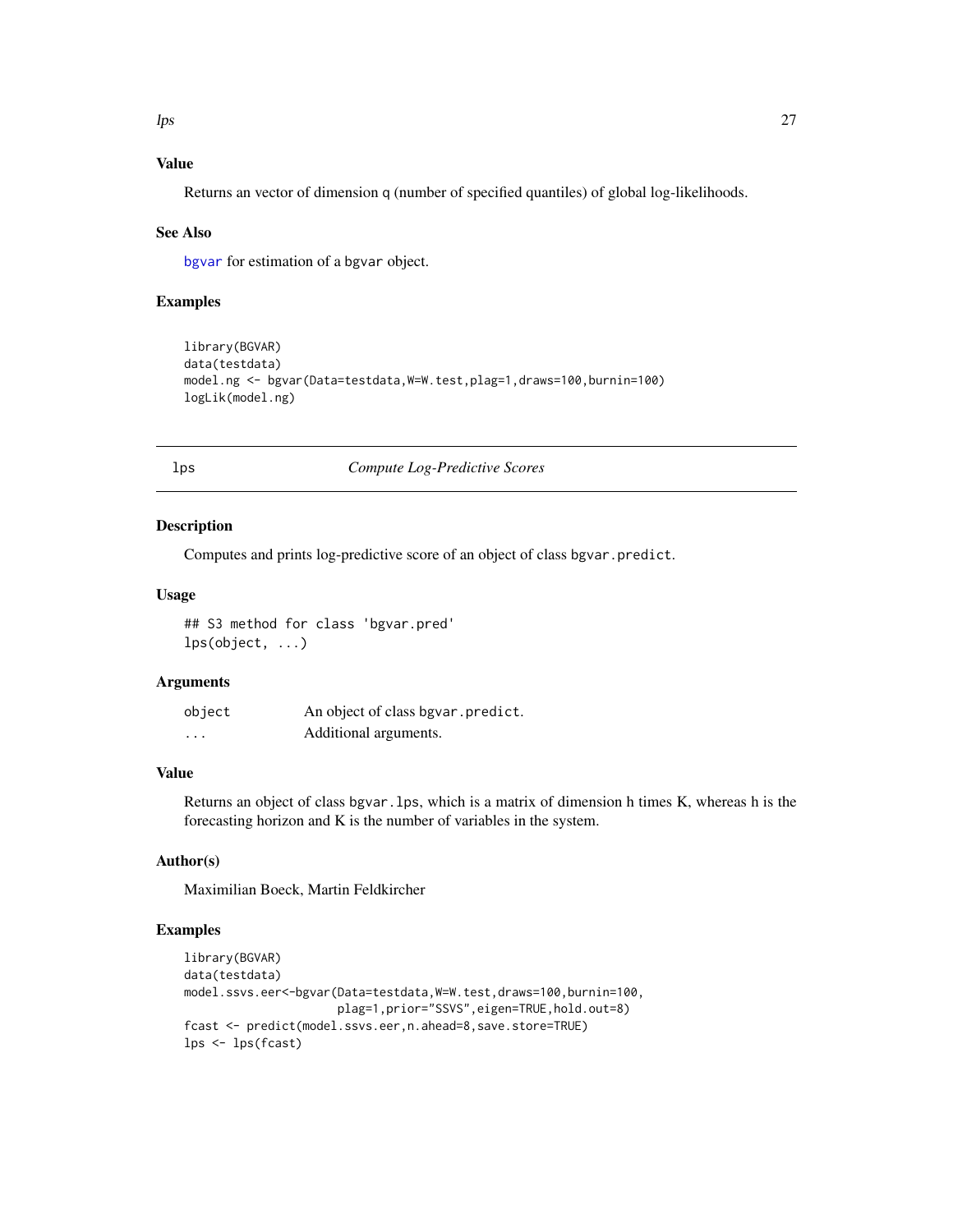<span id="page-27-0"></span>matrix\_to\_list *Convert Input Matrix to List*

#### Description

Converts a big input matrix to an appropriate list for use of bgvar.

#### Usage

```
matrix_to_list(datamat)
```
# Arguments

datamat A matrix of size T times K, where T are time periods and K total amount of variables.

# Details

Note the naming convention. Columns should indicate entity and variable name, separated by a dot, e.g. US.y.

# Value

returns a list of length N (number of entities).

# Author(s)

Maximilian Boeck

# See Also

[bgvar](#page-5-1) for estimation of a bgvar object.

monthlyData *Monthly EU / G8 countries macroeconomic dataset*

## Description

This data set contains monthly observations on industrial production, consumer price indices, shortand long-term interest rates, the nominal exchange rate against the euro and equity prices. The time period covered is from January 2001 to June 2021 and the country coverage amounts to 31 countries – roughly corresponding to EU member states and G-8 countries, a country model to model common monetary policy in the euro area and an oil price model.

#### Usage

monthlyData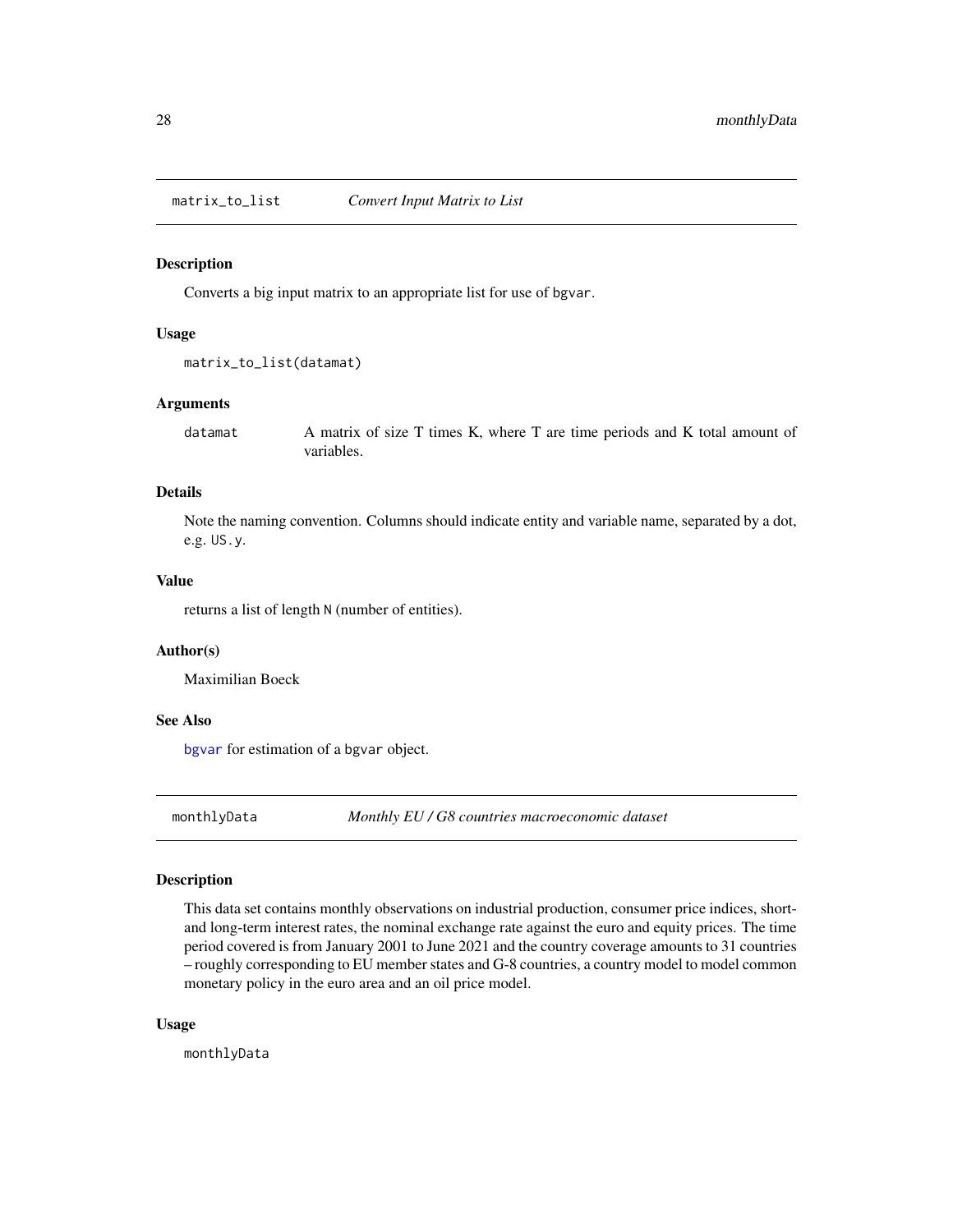#### monthlyData 29

#### Format

The data loads four objects monthly.data, which is a list object of length N+2 (i.e, the number of countries, the ECB country model and an oil price model), W, which is an N times N weight matrix with rowsums summing up to unity and zero elements on its diagonal. The countries are abbreviated using ISO-2 codes. The weight matrix corresponds to average annual input output flows for the N countries over the period from 2000 to 2014. The data are from the world input output table database (<https://www.rug.nl/ggdc/valuechain/wiod/>) and are fully described in Timmerman et al. (2015). Akin to Georgiadis (2015), interest setting in the euro area is modeled by a Taylor rule that includes ppp-weighted output and prices of euro area countries. The euro area interest rate enters other country models as an additional exogeneous variable. For more details, see below:

- W N times N weight matrix, rowsums equal unity and the i, jth element reflecting flows from unit i to unit j.
- EB.weights To model the common monetary policy in the euro area, it is possible to augment the GVAR countries by a country model for the ECB. It is important that this country model is labeled 'EB'. Akin to Georgidas (2015) we use a Taylor rule to determine interest rates in the euro area. The Taylor rule typically relates short-term interest rates to a weighted average of output (ip and prices p). EB.weights is a list whith the first slot containing a vector of weights to aggregate single euro area countrys' output and price figures. In the example using the monthlyData set, we use purchasing power parity weights, averaged over the sample period. The second slot contains a character vector that specifies the variables which should enter the Taylor rule (typicall output and prices).
- OC.weights This feature is very similar to EB.weights above and should be specified if an own-standing unit model for the oil price should be included – as opposed to having oil prices attached to a particular country model, as is standard in the literature. It is important that the country model is labeled 'OC'. Again, OC.weights is a list of length 2, the first slot should be a vector of weights to aggregate variables, second one the variables to aggregate. The vector of weights should have country names attached to it. In the example using the monthlyData set, we use purchasing power parity weights to aggregate world output to resemble demand for oil.
- monthlyData is a list object of length N containing
	- y Industrial production index, in real terms, logarithmic transform and seasonally adjusted.
	- p Harmonized Consumer Price Index (HCPI) for EU member states, for other countries Consumer Price Index. Data in logarithmic transform and seasonally adjusted.
	- stir Short-term interest rate, typically 3 months money market rate.
	- EAstir Short-term interest rate, typically 3 months money market rate (3 months euribor).
	- ltir Long term interest rates, typically 10-year government bond yields.
	- eur\_er Nominal exchange rate against the euro in logarithmic transform. An increase implies an appreciation of the euro.
	- eq Equity price index, in logarithmic transform.
	- poil Price of oil, seasonally adjusted, in logarithms.
	- qoil World oil production of crude oil, in thousands of barrels per day, in logarithms.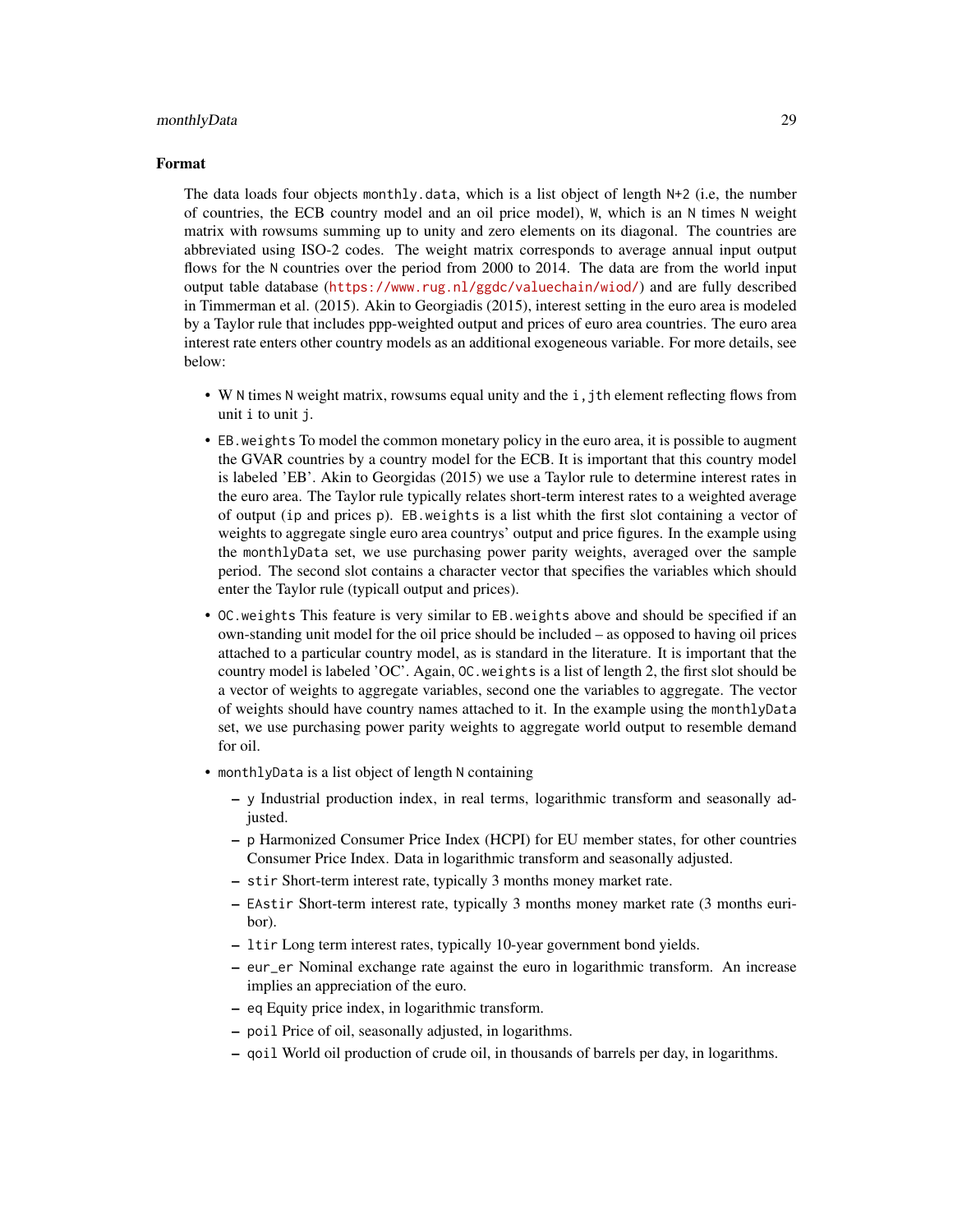# <span id="page-29-0"></span>References

Georgiadis, G. (2015) Examining asymmetries in the transmission of monetary policy in the euro area: Evidence from a mixed cross-section global VAR model. In: European Economic Review, Vol. 75, pp. 195-215.

Timmer, M. P., Dietzenbacher, E., Los, B., Stehrer, R. and de Vries, G. J. (2015) An Illustrated User Guide to the World Input–Output Database: the Case of Global Automotive Production. In: Review of International Economics, Vol. 23, pp. 575–605.

pesaranData *pesaranData*

#### Description

This data set contains quarterly observations by country, spanning the period from 1979Q2 to 2019Q4. It can be downloaded from <https://www.mohaddes.org/gvar>. The country coverage is 28 countries.

#### Usage

pesaranData

# Format

The data loads pesaranData, which is a list object of length N (i.e, the number of countries) and contains the country-level data as described in Mohaddes and Raissi (2020). The countries are abbreviated using ISO-2 codes. Furthermore, we also provide two datasets with first differences of some variables in pesaranDiff. dominant contains data that is considered global. tA is a threedimensional array that contains N times N annual trade flow matrices over the period from 1980 to 2016. This array can be used to construct weight matrices. For more details, see below:

- W.8016 Weight matrix for the pesaran.level and pesaran.diff data sets, based on averaged trade flows covering the period 1980 to 2016 (based on tA).
- tA Three-dimensional array that contains the yearly, bilateral trade flows, which were used to construct W.8016.

peseranData List object of length N containing

- y Real GDP.
- Dp Consumer price inflation.
- r Short-term interest rate, typically 3-months money market rate.
- lr Long-term interest rate.
- eq Equity prices.
- ep Exchange rate vis a vis the US dollar, deflated by the domestic CPI.

pesaranDiff List object of length N containing

- y Growth rate of real GDP.
- Dp First differences of consumer price inflation.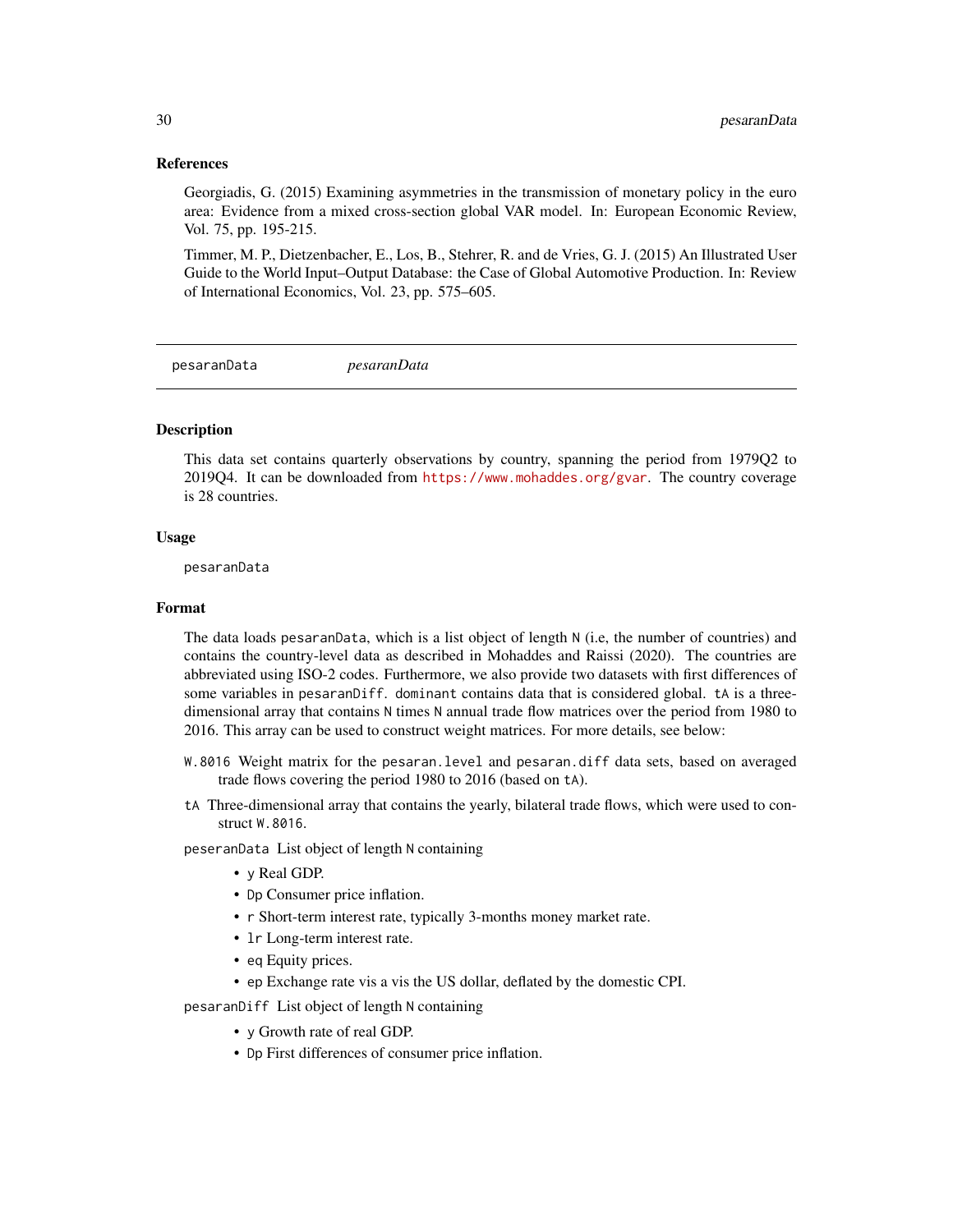- <span id="page-30-0"></span>• r First differences of short-term interest rate, typically 3-months money market rate.
- lr Long-term interest rate.
- eq Equity prices.
- ep Exchange rate vis a vis the US dollar, deflated by the domestic CPI.

dominant Data set containing global variables:

- poil Oil prices.
- pmetal Metal price index.
- pmat Agricultural price index.

# References

Mohaddes, K. and M. Raissi (2018). Compilation, Revision and Updating of the Global VAR (GVAR) Database, 1979Q2-2016Q4. University of Cambridge: Faculty of Economics (mimeo).

plot *Graphical Summary of Output Created with* bgvar

#### Description

Plotting function for fitted values, residuals, predictions, impulse responses and forecast error variance decompositions created with the BGVAR package.

# Usage

```
## S3 method for class 'bgvar'
plot(x, ..., resp = NULL, global = TRUE)## S3 method for class 'bgvar.resid'
plot(x, ..., resp = NULL, global = TRUE)## S3 method for class 'bgvar.pred'
plot(x, ..., resp = NULL, cut = 40, quantiles = c(0.1, 0.16, 0.5, 0.84, 0.9))## S3 method for class 'bgvar.irf'
plot(
 x,
  ...,
 resp = NULL,shock = 1,
 quantiles = c(0.1, 0.16, 0.5, 0.84, 0.9),
 cumulative = FALSE
)
## S3 method for class 'bgvar.fevd'
plot(x, ..., resp, k.max = 10)
```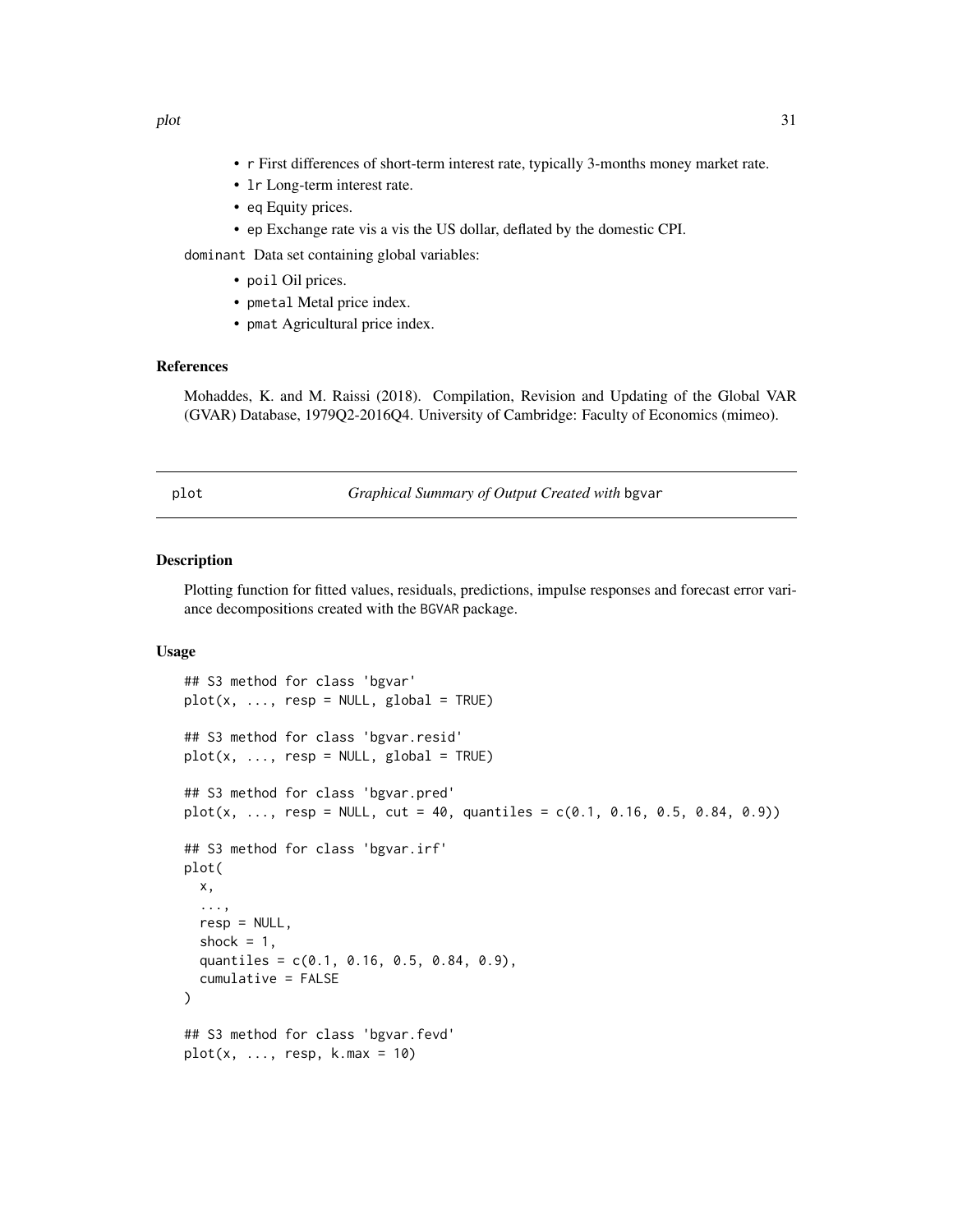# Arguments

| $\mathsf{x}$ | Either an object of class bgvar, bgvar.res, bgvar.irf, bgvar.predict or<br>bgvar.fevd.                                                                                   |
|--------------|--------------------------------------------------------------------------------------------------------------------------------------------------------------------------|
| $\cdots$     | Additional arguments.                                                                                                                                                    |
| resp         | Specify either a specific variable, a specific country or a specific variable in a<br>specific country which should be plotted. If set to NULL all countries is plotted. |
| global       | If global=TRUE global residuals are plotted, otherwise country residuals.                                                                                                |
| cut          | Length of series to be plotted before prediction begins.                                                                                                                 |
| quantiles    | Numeric vector with posterior quantiles. Default is set to plot median along with<br>$68\%/80\%$ confidence intervals.                                                   |
| shock        | Specify the shock which should be plotted.                                                                                                                               |
| cumulative   | Default is set to FALSE. If cumulative=TRUE cumulative impulse response func-<br>tions are plotted.                                                                      |
| k.max        | plots the k series with the highest for the decomposition of resp.                                                                                                       |

# Value

No return value.

#### Author(s)

Maximilian Boeck, Martin Feldkircher

# Examples

# example for class 'bgvar' plot(model.ssvs, resp=c("EA.y","US.Dp"))

# example for class 'bgvar.resid' res <- residuals(model.ssvs) plot(res, resp="EA.y")

```
# example for class 'bgvar.pred'
fcast <- predict(model.ssvs,n.ahead=8)
plot(fcast, resp="y", cut=20)
```

```
# example for class 'bgvar.irf'
shockinfo <- get_shockinfo("chol")
shockinfo$shock <- "US.stir"; shockinfo$scale <- +1
irf.chol<-irf(model.ssvs, n.ahead=24, shockinfo=shockinfo)
plot(irf.chol, resp="US")
```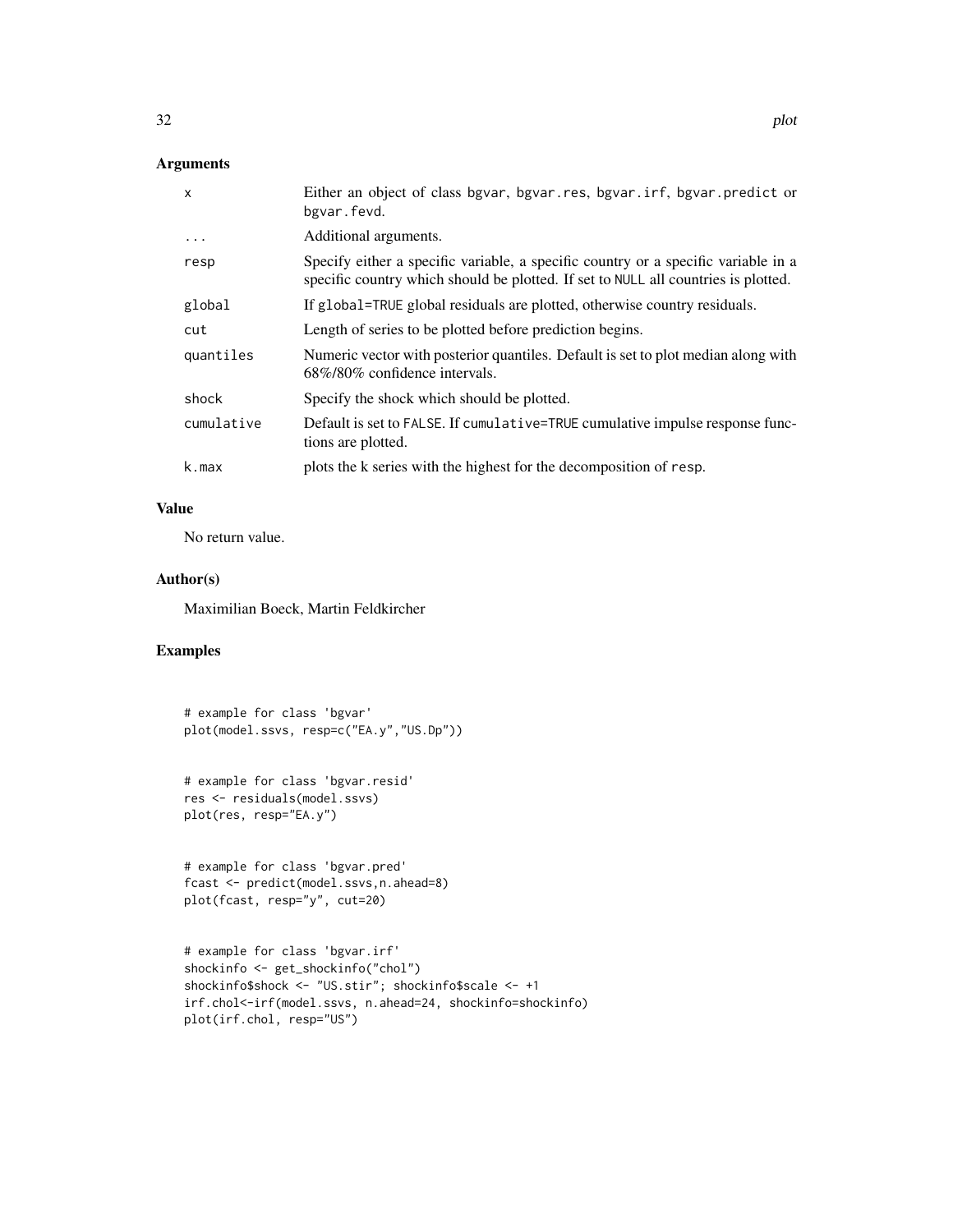#### <span id="page-32-0"></span>predict 33

```
# example for class 'bgvar.fevd'
fevd.us=fevd(irf.chol,var.slct=c("US.stir"))
plot(fevd.us, resp="US.stir", k.max=10)
```
<span id="page-32-1"></span>predict *Predictions*

# Description

A function that computes predictions and conditional predictions based on a object of class bgvar.

# Usage

```
## S3 method for class 'bgvar'
predict(
 object,
  ...,
 n.ahead = 1,
  constr = NULL,
 constr_sd = NULL,
 quantiles = NULL,
  save.store = FALSE,
  verbose = TRUE
```
# )

# Arguments

| object     | An object of class bgvar.                                                                                                                                                                                                                                                                                                          |
|------------|------------------------------------------------------------------------------------------------------------------------------------------------------------------------------------------------------------------------------------------------------------------------------------------------------------------------------------|
| $\cdots$   | Additional arguments.                                                                                                                                                                                                                                                                                                              |
| n.ahead    | Forecast horizon.                                                                                                                                                                                                                                                                                                                  |
| constr     | Matrix containing the conditional forecasts of size horizon times K, where hori-<br>zon corresponds to the forecast horizon specified in pred.obj, while K is the<br>number of variables in the system. The ordering of the variables have to corre-<br>spond the ordering of the variables in the system. Rest is just set to NA. |
| constr_sd  | Matrix containing the standard deviations around the conditional forecasts. Must<br>have the same size as constr.                                                                                                                                                                                                                  |
| quantiles  | Numeric vector with posterior quantiles. Default is set to compute median along<br>with 68%/80%/90% confidence intervals.                                                                                                                                                                                                          |
| save.store | If set to TRUE the full distribution is returned. Default is set to FALSE in order to<br>save storage.                                                                                                                                                                                                                             |
| verbose    | If set to FALSE it suppresses printing messages to the console.                                                                                                                                                                                                                                                                    |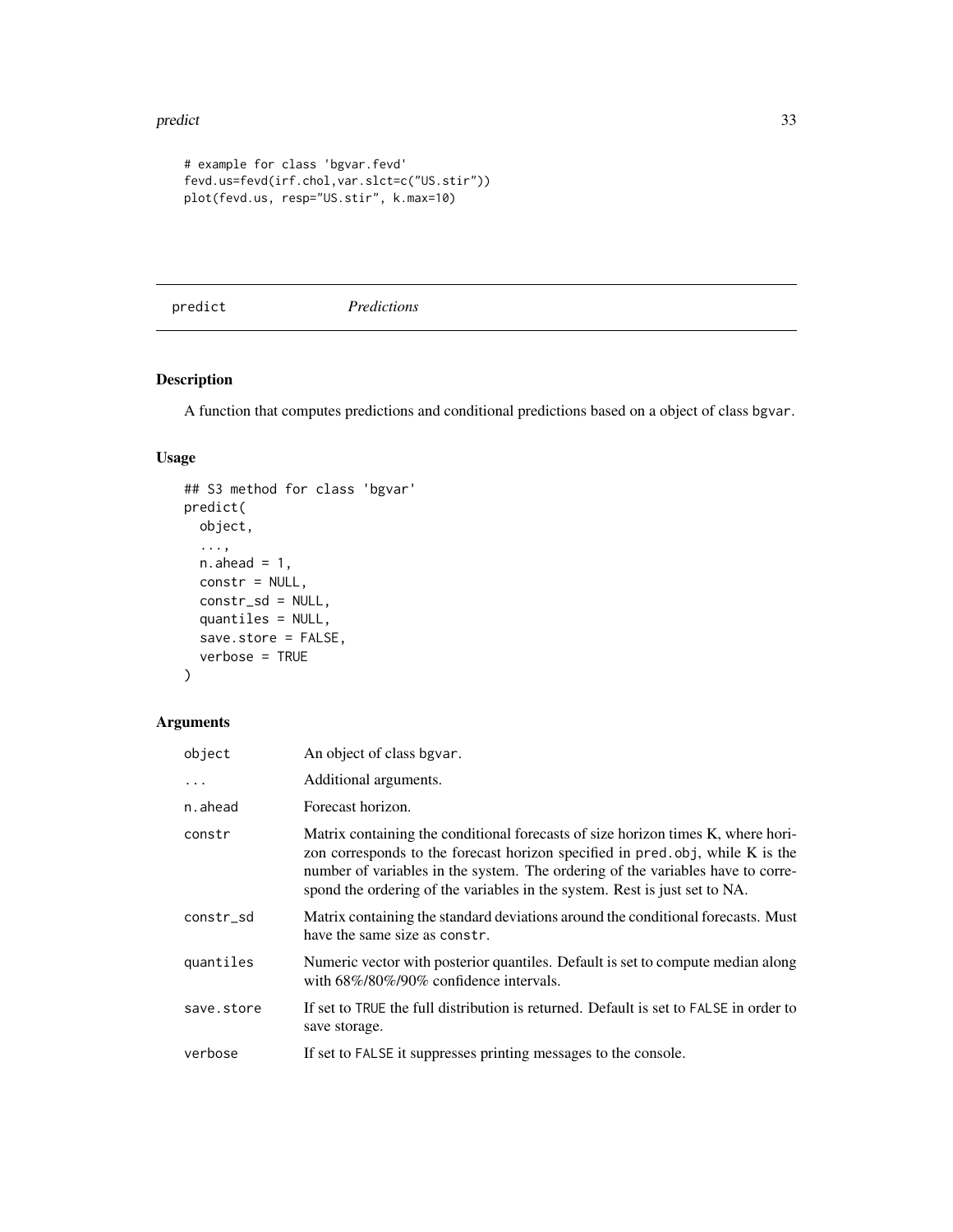#### Details

Predictions are performed up to an horizon of n. ahead. Note that conditional forecasts need a fully identified system. Therefore this function utilizes short-run restrictions via the Cholesky decomposition on the global solution of the variance-covariance matrix of the Bayesian GVAR.

#### Value

Returns an object of class bgvar.pred with the following elements

- fcast is a K times n.ahead times Q-dimensional array that contains Q quantiles of the posterior predictive distribution.
- xglobal is a matrix object of dimension T times N (T  $#$  of observations, K  $#$  of variables in the system).
- n.ahead specified forecast horizon.
- lps.stats is an array object of dimension K times 2 times n.ahead and contains the mean and standard deviation of the log-predictive scores for each variable and each forecast horizon.
- hold.out if h is not set to zero, this contains the hold-out sample.

# Author(s)

Maximilian Boeck, Martin Feldkircher, Florian Huber

#### References

Jarocinski, M. (2010) *Conditional forecasts and uncertainty about forecasts revisions in vector autoregressions.* Economics Letters, Vol. 108(3), pp. 257-259.

Waggoner, D., F. and T. Zha (1999) *Conditional Forecasts in Dynamic Multivariate Models.* Review of Economics and Statistics, Vol. 81(4), pp. 639-561.

# Examples

```
library(BGVAR)
data(testdata)
model.ssvs <- bgvar(Data=testdata,W=W.test,plag=1,draws=100,burnin=100,
                    prior="SSVS")
fcast <- predict(model.ssvs, n.ahead=8)
# conditional predictions
# et up constraints matrix of dimension n.ahead times K
constr <- matrix(NA,nrow=8,ncol=ncol(model.ssvs$xglobal))
colnames(constr) <- colnames(model.ssvs$xglobal)
constr[1:5,"US.Dp"] <- model.ssvs$xglobal[76,"US.Dp"]
# add uncertainty to conditional forecasts
constr_sd <- matrix(NA,nrow=8,ncol=ncol(model.ssvs$xglobal))
colnames(constr_sd) <- colnames(model.ssvs$xglobal)
constr_sd[1:5,"US.Dp"] <- 0.001
fcast_cond <- predict(model.ssvs, n.ahead=8, constr=constr, constr_sd=constr_sd)
```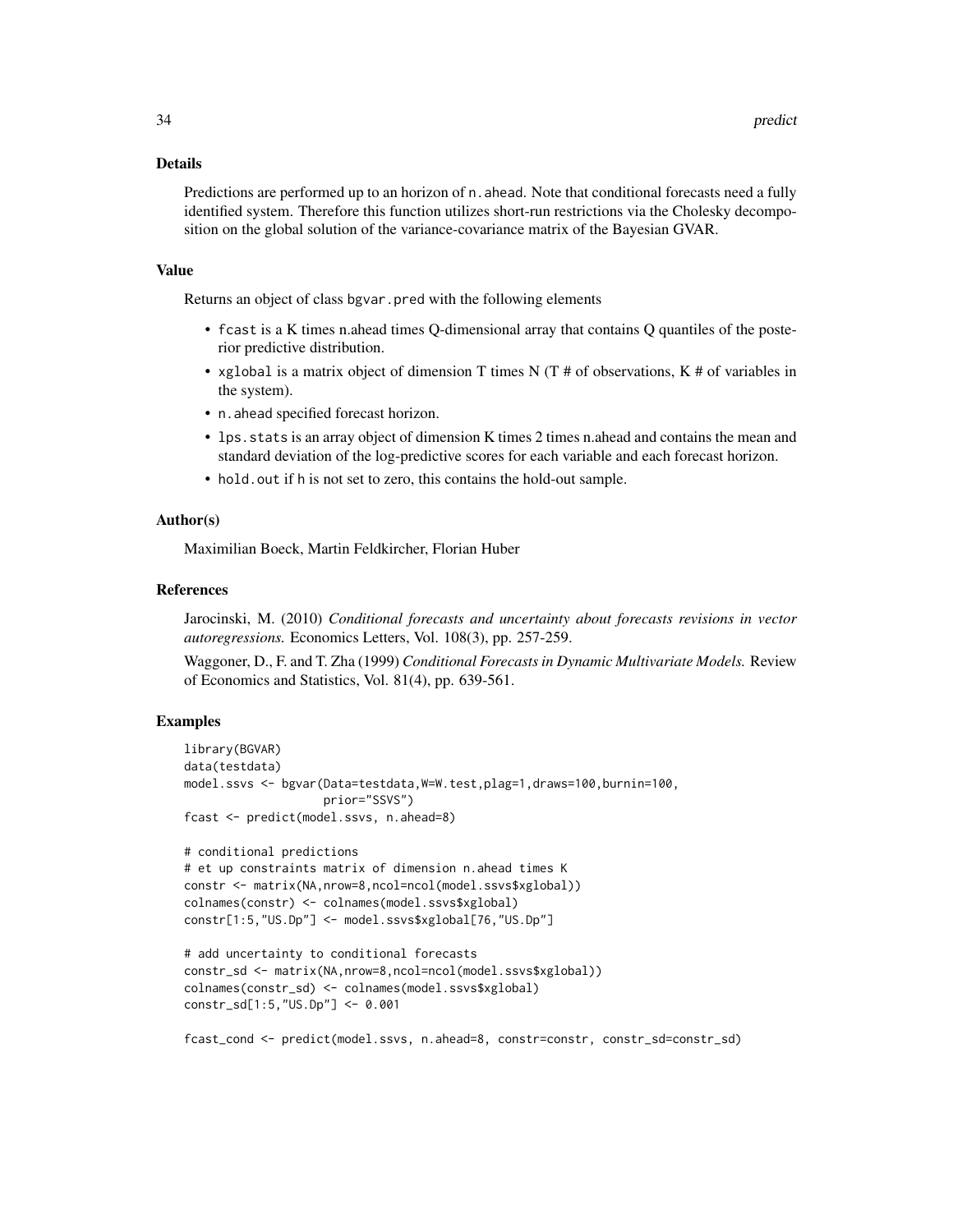#### <span id="page-34-1"></span><span id="page-34-0"></span>Description

An F-test for serial autocorrelation in the residuals.

#### Usage

resid.corr.test(obj, lag.cor=1, alpha=0.95, dig1=5, dig2=3)

# Arguments

| obj     | An object of class bgvar.                                                      |
|---------|--------------------------------------------------------------------------------|
| lag.cor | The order of serial correlation to be tested for. Default is set to lag.cor=1. |
| alpha   | Significance level of test. Default is set to alpha=0.95.                      |
| dig1    | Number of digits to display F-statistics and its critical values.              |
| dig2    | Number of digits to display p-values.                                          |
|         |                                                                                |

#### Details

It is the F-test of the familiar Lagrange Multiplier (LM) statistic (see Godfrey 1978a, 1978b), also known as the 'modified LM' statistic. The null hypothesis is that  $rho$ , the autoregressive parameter on the residuals, equals 0 indicating absence of serial autocorrelation. For higher order serial correlation, the null is that all rho's jointly are 0. The test is implemented as in Vanessa Smith's and Alessandra Galesi's "GVAR toolbox 2.0 User Guide", page 129.

#### Value

Returns a list with the following objects

- Fstat contains a list of length N with the associated F-statistic for each variable in each country.
- resTest contains a matrix of size 2N times K+3, with the F-statistics for each country and each variable.
- p.res contains a table which summarizes the output.
- pL contains a list of length N with the associated p-values for each variable in each country.

#### Author(s)

Martin Feldkircher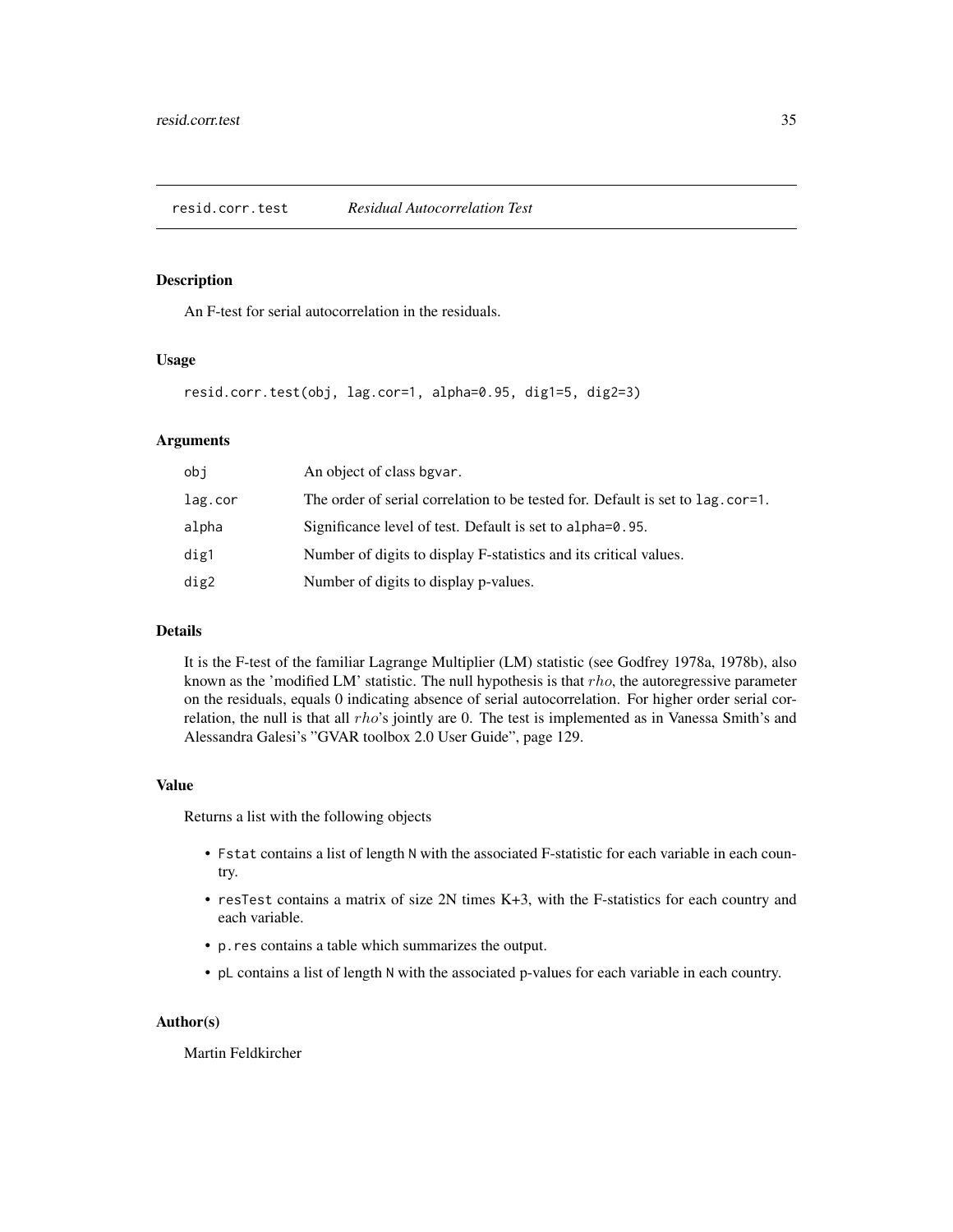# References

Godfrey, L.G. (1978a) *Testing Against General Autoregressive and Moving Average Error Models When the Regressors Include Lagged Dependent Variables.* Econometrica, 46, pp. 1293-1302. Godfrey, L.G. (1978b) *Testing for Higher Order Serial Correlation in Regression Equations When the Regressors Include Lagged Dependent Variables.* Econometrica, 46, pp. 1303-1310. Smith, L. V. and A. Galesi (2014) *GVAR Toolbox 2.0 User Guide*, available at [https://sites.google.com/](https://sites.google.com/site/gvarmodelling/gvar-toolbox) [site/gvarmodelling/gvar-toolbox](https://sites.google.com/site/gvarmodelling/gvar-toolbox).

#### See Also

[bgvar](#page-5-1) for estimation of a bgvar object.

#### Examples

```
library(BGVAR)
data(testdata)
model.ng <- bgvar(Data=testdata,W=W.test,draws=100,burnin=100)
resid.corr.test(model.ng)
```
<span id="page-35-1"></span>residuals *Extract Residuals of Bayesian GVAR*

# Description

Calculate residuals of the global model and the country models.

## Usage

```
## S3 method for class 'bgvar'
residuals(object, ...)
## S3 method for class 'bgvar'
resid(object, ...)
```
# Arguments

object A fitted bgvar object. ... Additional arguments.

# Details

This function calculates residuals of the global and the country models based on a bgvar object. Country models' residuals are equivalent to output generated by the print.bgvar function in case no trimming has been used. If trimming was invoked to discard unstable draws output of both functions might differ since print.bgvar calculates residuals as a running mean to save storage which

<span id="page-35-0"></span>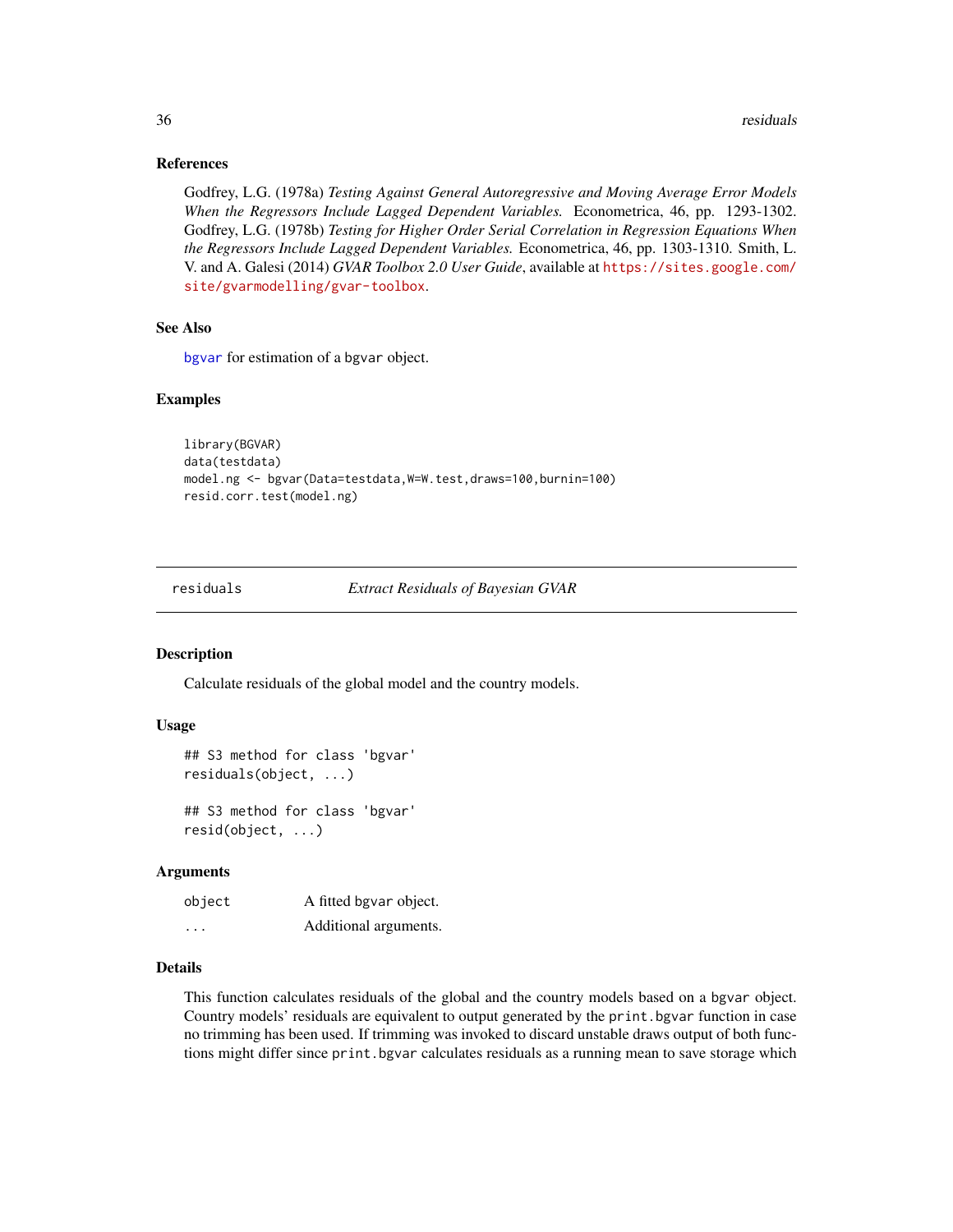#### <span id="page-36-0"></span>rmse aangeste stel in die 19de eeu n.C. is die 19de eeu n.C. Soos ander die 19de eeu n.C. 19de eeu n.C. 19de e

is based on the *whole* set of posterior draws (including discarded draws). In this case it is recommended to recalculate the residuals with residuals.bgvar and re-do the serial autocorrelation or average pairwise cross-correlation analysis using functions resid.corr.test and avg.pair.cc.

# Value

Returns a list with the following arguments

- global A (T-p) times K times draws/thin array containing the residuals of the global model.
- country A (T-p) times K times draws/thin array containing the residuals of the country models.
- Data A (T-p) times K matrix containing the data of the model.

# Author(s)

Maximilian Boeck, Martin Feldkircher

# See Also

[bgvar](#page-5-1) for estimation of a bgvar object.

# Examples

```
library(BGVAR)
data(testdata)
model.ng <- bgvar(Data=testdata, W=W.test, plag=1, draws=100, burnin=100)
resid(model.ng)
```
resid(model.ng)

rmse *Compute Root Mean Squared Errors*

#### Description

Computes and prints root mean squared errors (RMSEs) of an object of class bgvar.predict.

#### Usage

## S3 method for class 'bgvar.pred' rmse(object, ...)

#### Arguments

| object | An object of class bgvar.predict. |
|--------|-----------------------------------|
| .      | Additional arguments.             |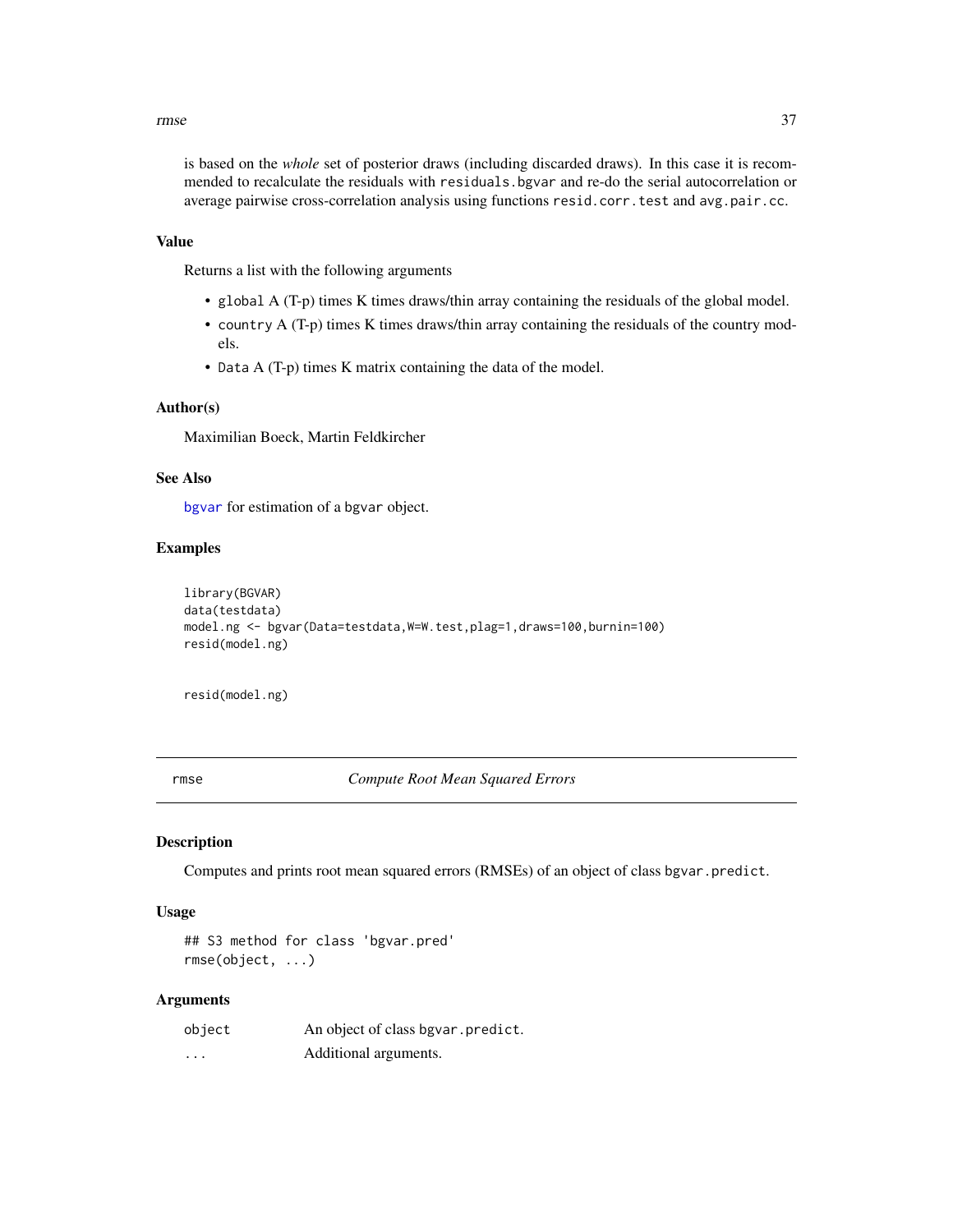# Value

Returns an object of class bgvar.rmse, which is a matrix of dimension h times K, whereas h is the forecasting horizon and K is the number of variables in the system.

# Author(s)

Maximilian Boeck, Martin Feldkircher

## Examples

```
library(BGVAR)
data(testdata)
model.ssvs.eer<-bgvar(Data=testdata,W=W.test,draws=100,burnin=100,
                      plag=1,prior="SSVS",eigen=TRUE,hold.out=8)
fcast <- predict(model.ssvs.eer,n.ahead=8,save.store=TRUE)
rmse <- rmse(fcast)
```
summary *Summary of Bayesian GVAR*

#### **Description**

Output gives model information as well as some descriptive statistics on convergence properties, likelihood, serial autocorrelation in the errors and the average pairwise autocorrelation of crosscountry residuals.

#### Usage

## S3 method for class 'bgvar' summary(object, ...)

# Arguments

| object   | An object of class bgvar. |
|----------|---------------------------|
| $\cdots$ | Additional arguments.     |

#### Value

No return value.

#### Author(s)

Maximilian Boeck

# See Also

[bgvar](#page-5-1) to estimate a bgvar object. [avg.pair.cc](#page-3-1) to compute average pairwise cross-country correlation of cross-country residuals separately. [resid.corr.test](#page-34-1) to compute F-test on first-order autocorrelation of cross-country residuals separately.

<span id="page-37-0"></span>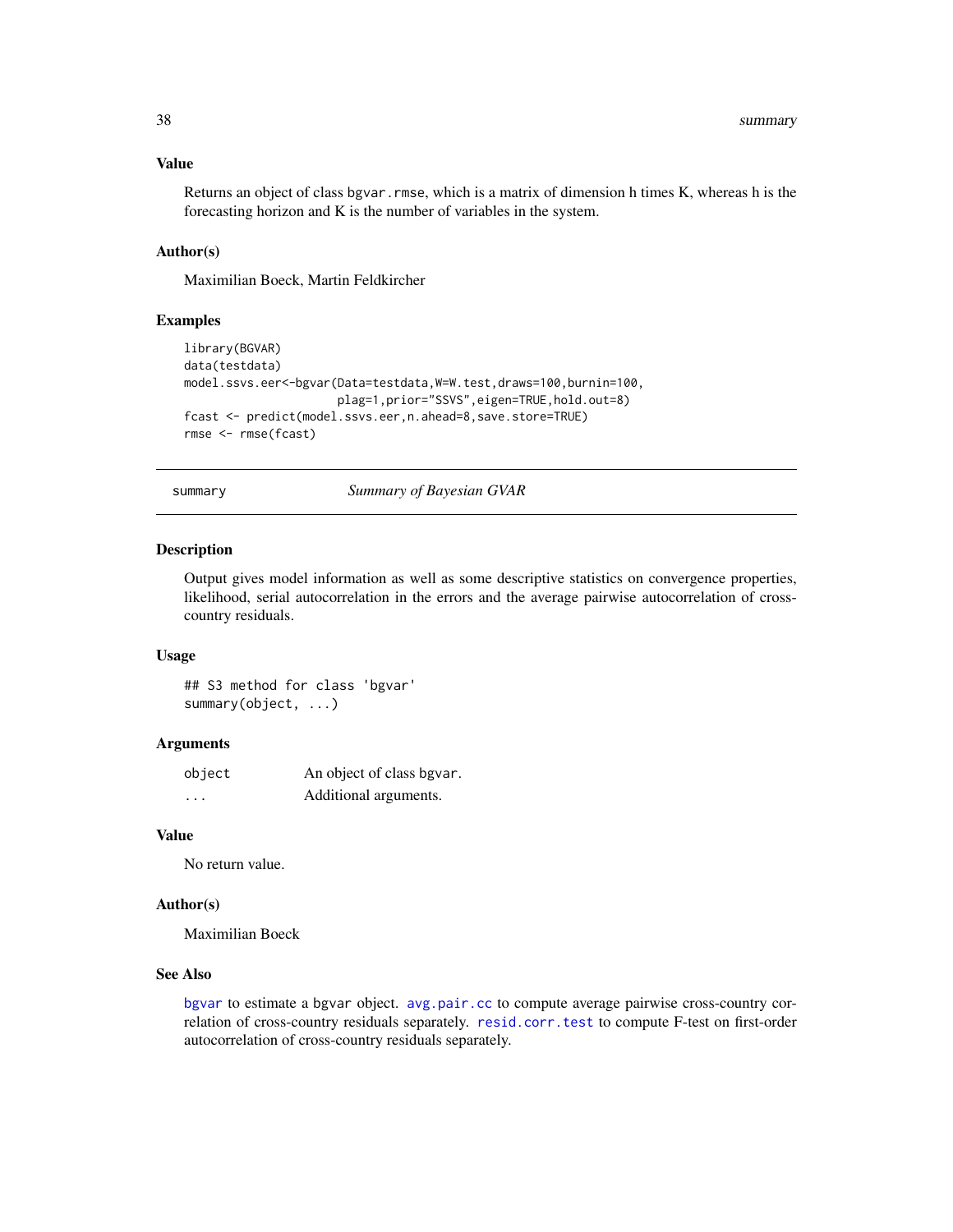<span id="page-38-0"></span>

#### Description

This data set is a subset of eerData containing just three countries with 76 quarterly observations, spanning the period from 1995Q1 to 2013Q4. The country coverage are the United States, the United Kingdom and the Euro area (EA) as a regional aggregate.

#### Usage

testdata

# Format

The data loads two objects eerDatasmall, which is a list object of length N (i.e, the number of countries) and W.trade0012, which is an N times N weight matrix with rowsums summing up to unity and zero elements on its diagonal. The global variable, oil prices, is included in the US country model as e.g., in Dees et al. (2007). The countries are abbreviated using ISO-2 codes. The weight matrix corresponds to average annual bilateral trade flows (including services) over the period from 2000 to 2012.eerDatasmall contains the country data, for more details, see below:

W.test Weight matrix based on trade flows, rowsums equal unity.

testdata List object of length N containing

- y Real GDP, average of 2005=100. Seasonally adjusted, in logarithms.
- Dp Consumer prices (period-on-period). CPI seasonally adjusted, in logarithm.
- stir Short-term interest rate, typically 3-months money market rate.
- ltir Long-term interest rates, typically 10-year government bond yields.
- reer Real effective exchange rate, deflated by consumer prices.
- tb Trade balance (ratio of real exports to real imports).
- poil Price of oil, seasonally adjusted, in logarithms.

vcov *Extract Variance-covariance Matrix of Bayesian GVAR*

# Description

Extracts the global variance-covariance matrix for bgvar for certain quantiles of the posterior distribution.

#### Usage

```
## S3 method for class 'bgvar'
vcov(object, ..., quantile = 0.5)
```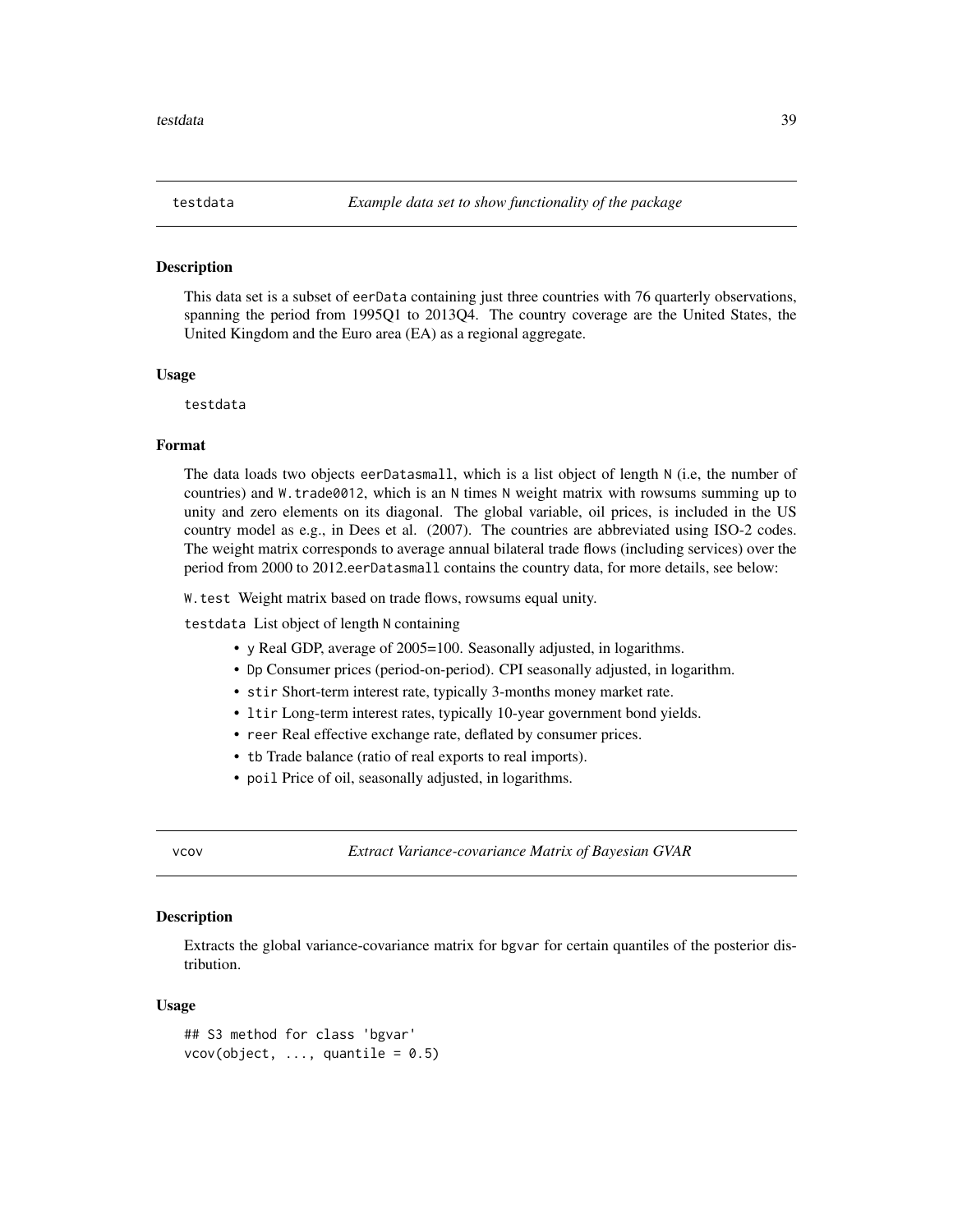# <span id="page-39-0"></span>Arguments

| object   | An object of class bgvar.                     |
|----------|-----------------------------------------------|
| .        | Additional arguments.                         |
| quantile | Reported quantiles. Default is set to median. |

# Value

Returns an q times K times K array of the global variance-covariance matrix, where q is the number of specified quantiles (this dimension is dropped if q=1) and K the number of endogenous variables.

# See Also

[bgvar](#page-5-1) for estimation of a bgvar object.

# Examples

```
library(BGVAR)
data(testdata)
model.ng <- bgvar(Data=testdata,W=W.test,plag=1,draws=100,burnin=100)
vcov(model.ng)
```